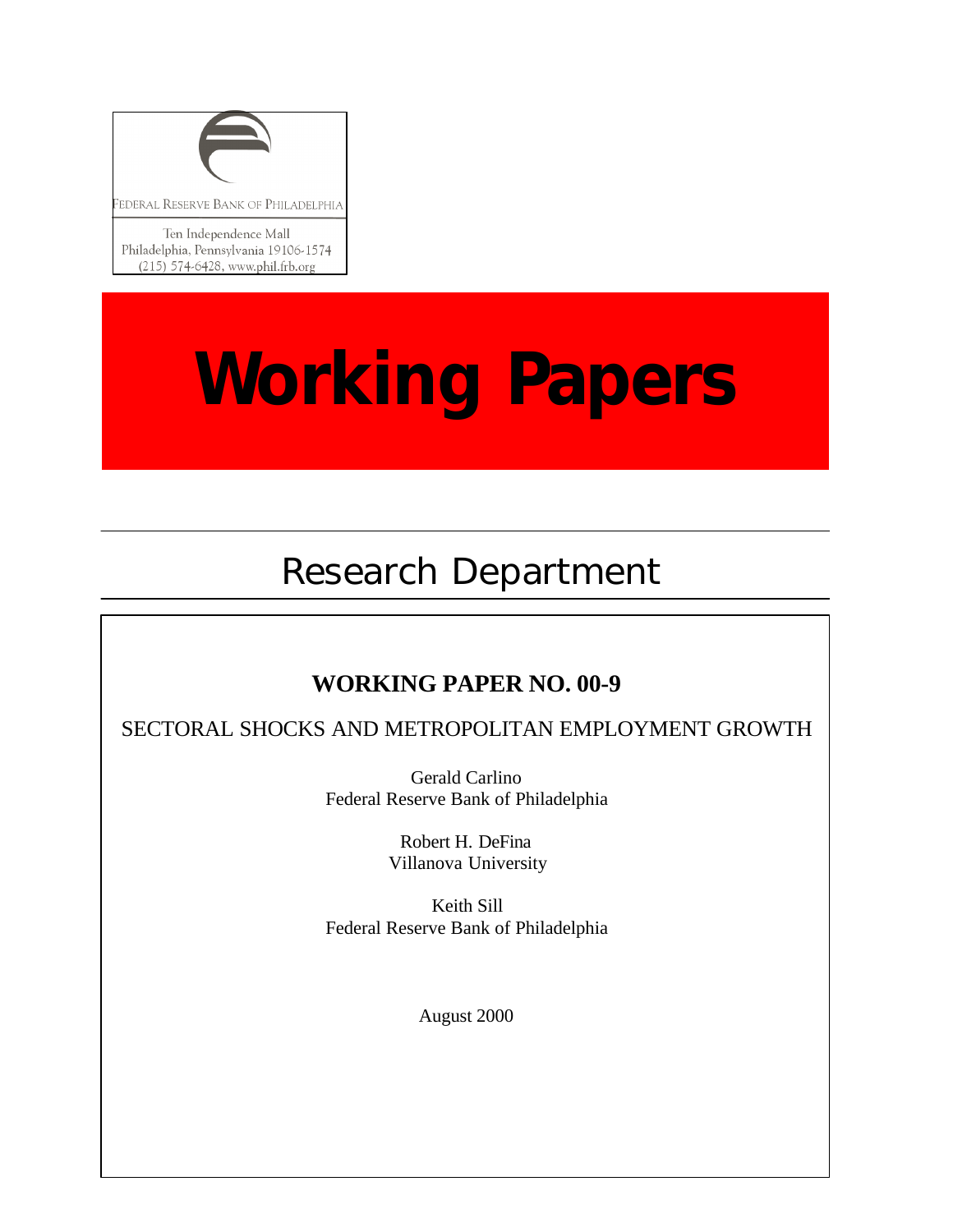#### **WORKING PAPER NO. 00-9** SECTORAL SHOCKS AND METROPOLITAN EMPLOYMENT GROWTH by

Gerald A. Carlino Federal Reserve Bank of Philadelphia

> Robert H. DeFina Villanova University

> > and

Keith Sill Federal Reserve Bank of Philadelphia

August 2000

The opinions expressed here are solely those of the authors and do not necessarily represent those of the Federal Reserve Bank of Philadelphia, the Federal Reserve System, or Villanova University.

*Correspondence to*: Gerald A. Carlino, Research Department, Federal Reserve Bank of Philadelphia, 10 Independence Mall, Philadelphia, PA 19106-1574. Email: Jerry.Carlino@phil.frb.org.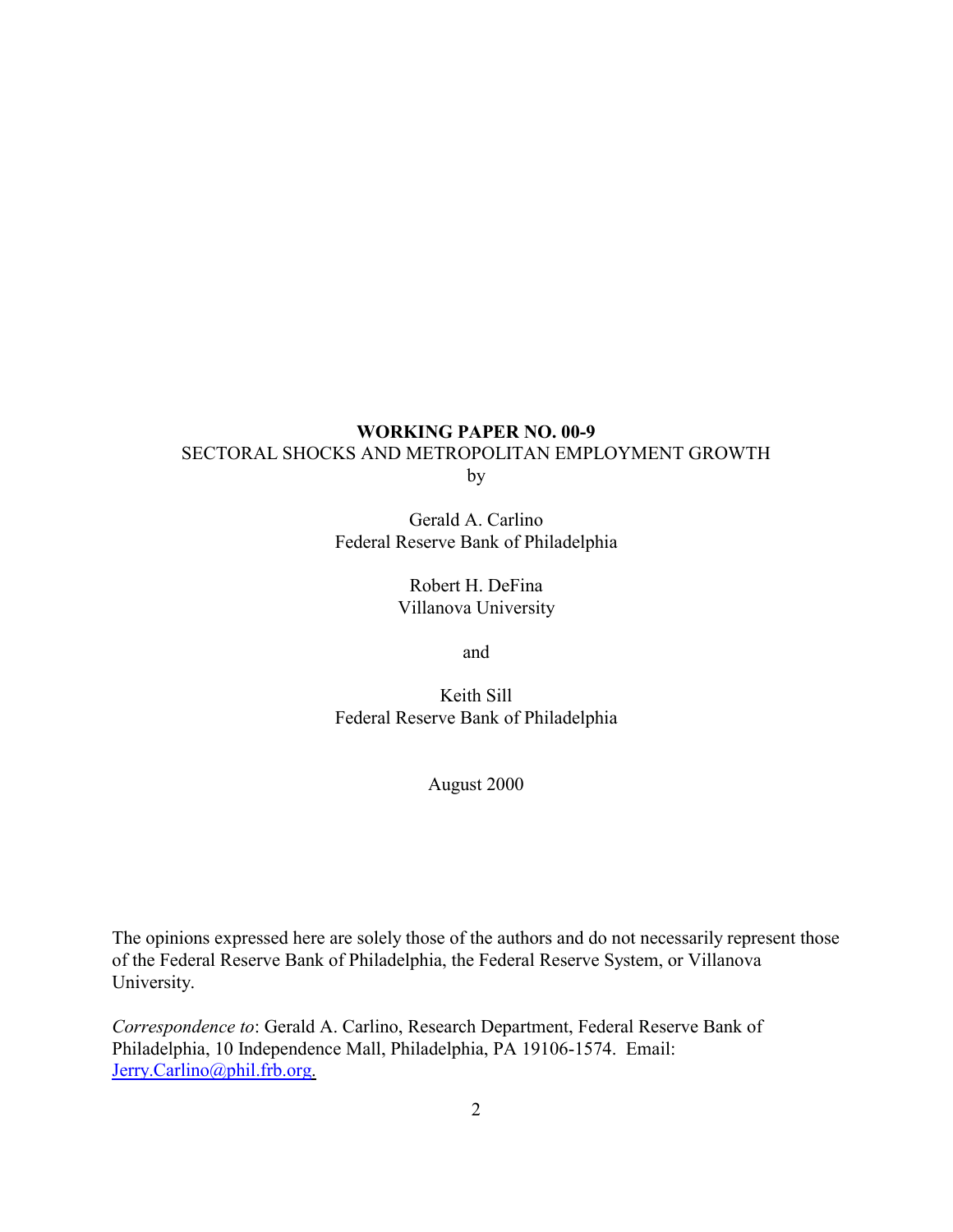#### Abstract

Horvath and Verbrugge (1996) argue that when investigating the sources of aggregate fluctuations, it is important to use the highest frequency data available. Using monthly data for the U.S. economy they show that industry-specific shocks are more important in explaining fluctuations in industrial production than are common aggregate shocks. With the exception of Coulson (1999) studies that examine the issue at the sub-national level have used low frequency, spatially aggregated data. We examine the relative importance of national disturbances versus local industry shocks for employment fluctuations using monthly data on five metropolitan statistical areas (MSAs). Input-output tables are used to quantify the strength of interindustry linkages, which are then used to help identify a structural VAR model for each MSA. Within-MSA industry shocks are found to explain considerably more of the forecast-error variance in industry employment growth (87-94 percent) than do common national shocks to productivity and monetary policy, and the manufacturing, services, and government sectors make the largest individual contributions to local employment variance. We also find that the measured importance of national shocks for employment fluctuations increases as the level of spatial aggregation increases.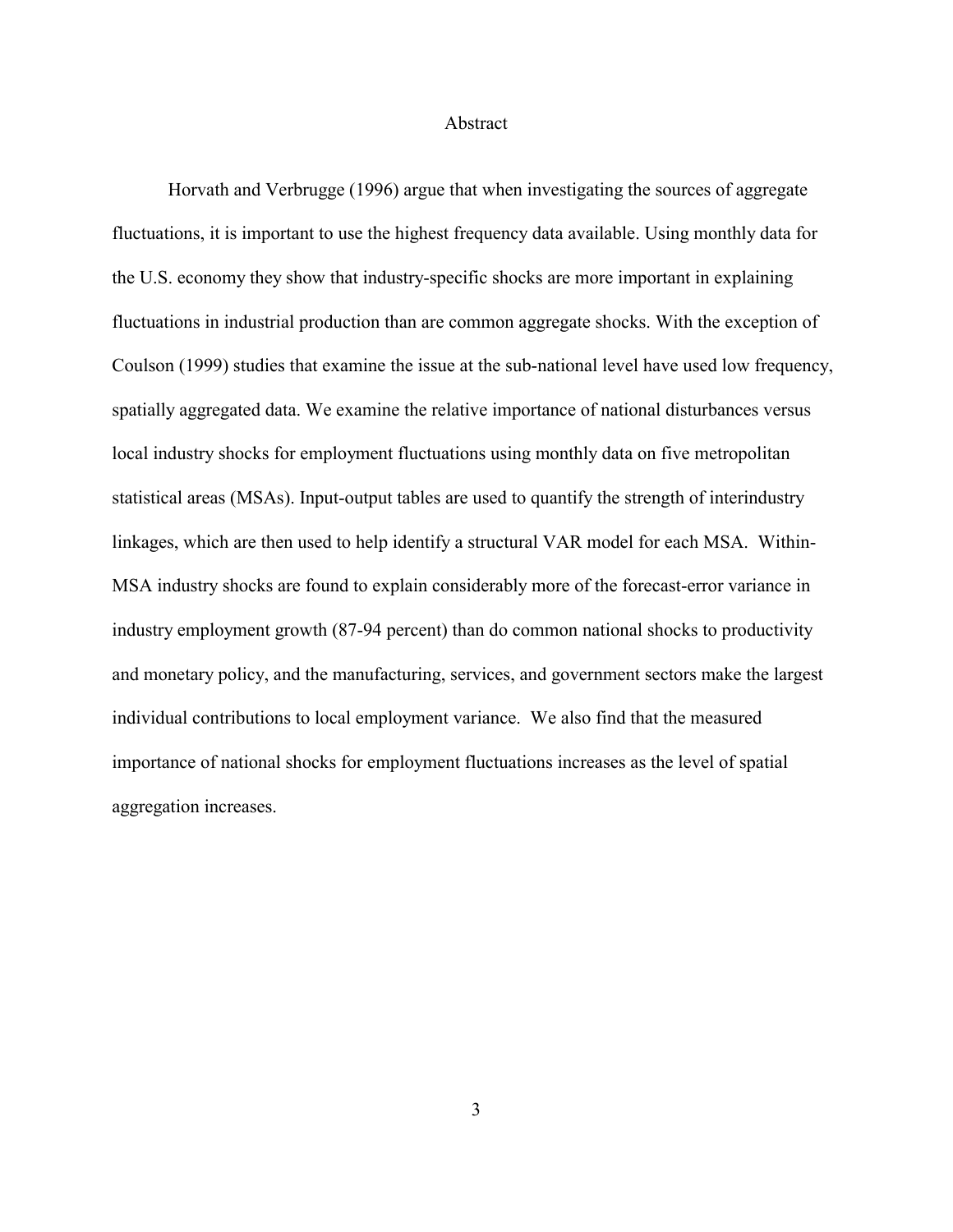The United States is made up of diverse metropolitan areas that, although linked, may respond differently to changing economic circumstances. Some metropolitan statistical areas (MSAs) may react more strongly than others to common national shocks, such as changes in monetary and fiscal policies, and technological innovations. The findings of Carlino and DeFina (1998), which showed that U.S. regions respond quite differently to unexpected changes in monetary policy, illustrate the point. Similarly, Hooker and Knetter (1997) and Davis, Loungani, and Mahidhara (1997) present evidence that changes in the regional distribution of military spending have differential regional effects.

Differences in an MSA's industrial structure may also contribute to differences in fluctuations in local economic activity. Since MSAs have different mixes of industries, they experience different shocks to output, resulting in heterogeneity in their fluctuations. For example, the Detroit MSA contains a relatively large share of the cyclically sensitive manufactured durables sector, while the share of manufactured durables in Tucson is proportionately small. The combination of differences in industrial structure and the different responses of various industries to given shocks could make some MSAs more vulnerable to certain types of shocks than other MSAs. In addition, since industries tend to concentrate spatially to take advantage of demand and supply linkages and agglomeration economies, the optimal level of activity of an industry in a given MSA depends on the aggregate level of MSA activity. Thus, when one local industry declines, the decline tends to spill over to all other local industries. The effect of local activity spillovers will differ across regions, since the degree of synergy, or links, among industries will differ across regions because of differences in industrial structure and the strength of external economies of scale. Shea (1996) finds that local spillovers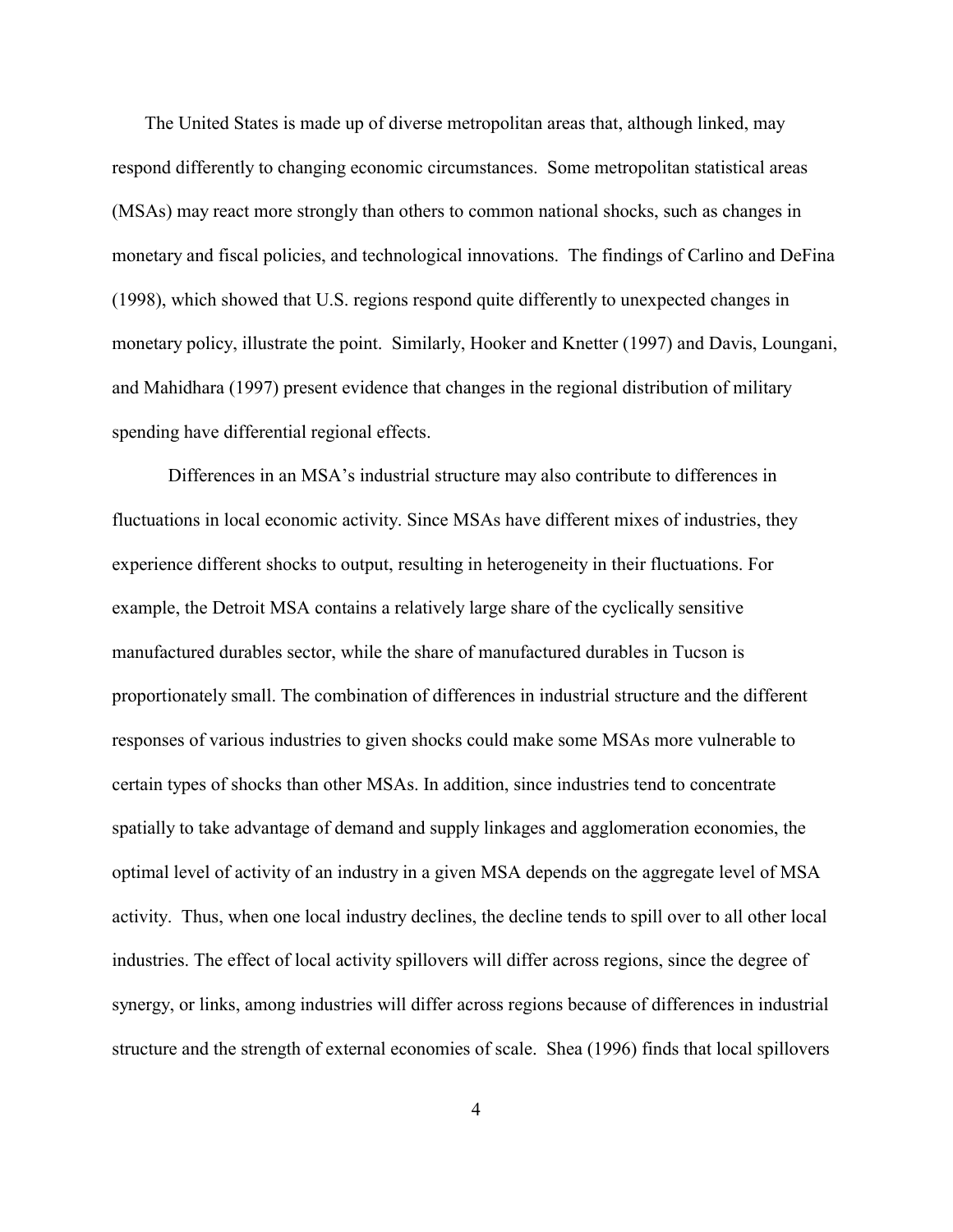account for approximately one-third of volatility in manufacturing employment at the MSA level.

Do the changing fortunes of MSAs reflect common national shocks or local sectoral shocks? While a small, but growing literature examines the relevance of sector-specific shocks for explaining aggregate (national) fluctuations, the geographical dimension of this issue has attracted much less interest. The vast majority of research at the sub-national level has used regional data to investigate the importance of sector-specific shocks in regional fluctuations.<sup>1</sup> Studies using data for the U.S. regions find that idiosyncratic shocks account for only 13-38 percent of regional employment variance.<sup>2</sup> But by using regional data, previous studies may have understated the impact of industry-specific shocks on regional activity. The law of large numbers suggests that positive shocks to one firm in an industry in a broadly defined region (such as a BEA region) will be offset by negative shocks to another firm in the industry in that region. Thus, idiosyncratic shocks will appear to be a less important source of aggregate fluctuations at the regional level. It is less likely, however, that spatial aggregation will smooth the effects of sectoral shocks at the MSA level. Thus, studies that use data at the MSA level are more likely to reflect the importance of idiosyncratic shocks to local economies than an analysis that draws inferences from studies using regional or national data.

As pointed out by Horvath and Verbrugge (1996), it is essential to use the highest frequency data available when investigating sectoral interactions; otherwise, industry-specific shocks that are rapidly transmitted (through time) to other sectors may be erroneously characterized as having a common aggregate source. Using national data, Horvath and Verbrugge

<sup>&</sup>lt;sup>1</sup>There is a large and growing literature on the sources of business cycles, both within and across countries. Horvath and Verbrugge (1996) critically review studies on the significance of sector-specific shocks for national business cycles.

<sup>&</sup>lt;sup>2</sup> See Clark and Shin (1998) for an extensive review of the regional studies.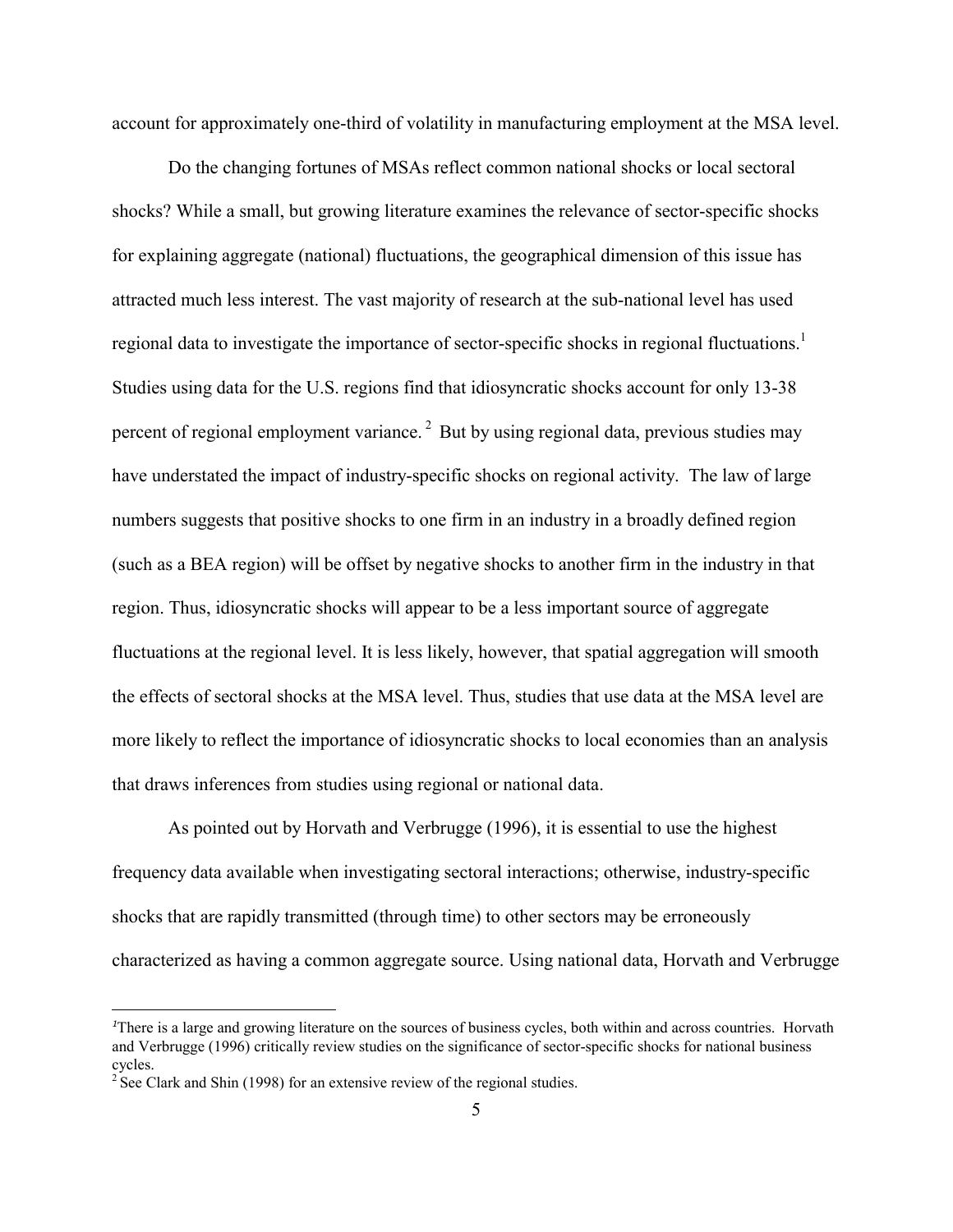(1996) provide evidence that the measured contribution of industry-specific shocks increase noticeably as one moves from quarterly to monthly data. However, most past regional studies use data at annual or quarterly frequencies, introducing problems associated with time aggregation as well as spatial aggregation.<sup>3</sup>

 In this paper, we study the sources of industry employment growth within each of five MSAs. The objective is to understand the relative importance of national disturbances versus local sectoral shocks in generating observed employment fluctuations in MSAs. The empirical evidence presented in this paper derives from just-identified structural vector autoregressions (SVARs), estimated for each of the five MSAs--Chicago, Los Angeles, Oklahoma City, San Francisco, and Tucson. Our estimations use monthly MSA employment data covering nine, onedigit industrial categories for the period 1951 to 1999, as well as two variables (one for monetary policy shocks, and one for aggregate productivity shocks) that capture national influences on each MSA. The findings reveal that within-MSA industry shocks explain considerably more of the forecast error variance in industry employment growth than do common national shocks. Specifically, sectoral shocks account for between 87 percent (Los Angeles MSA) and 94 percent (Tucson MSA) of the 36-month-ahead forecast error variance in employment growth. Among individual local sectors, shocks to MSA-specific government-, manufacturing-, and servicesector employment growth are the dominant sources of variation in total MSA employment.<sup>4</sup>

These results can be usefully compared to the large literature on the importance of sectoral versus aggregate shocks for national economic cycles. Horvath and Verbrugge (1996)

 $3$  The paper by Coulson (1999) is a lone exception in that he uses MSA monthly data.

<sup>4</sup> Coulson (1999) finds similar evidence using data from four MSAs (Baltimore, Denver, Houston, and New York City) not used in this paper and an SVAR in which identification is motivated by shift-share analysis. Coulson's results indicate that at least two-thirds of the 36-month-ahead forecast error variance in employment growth is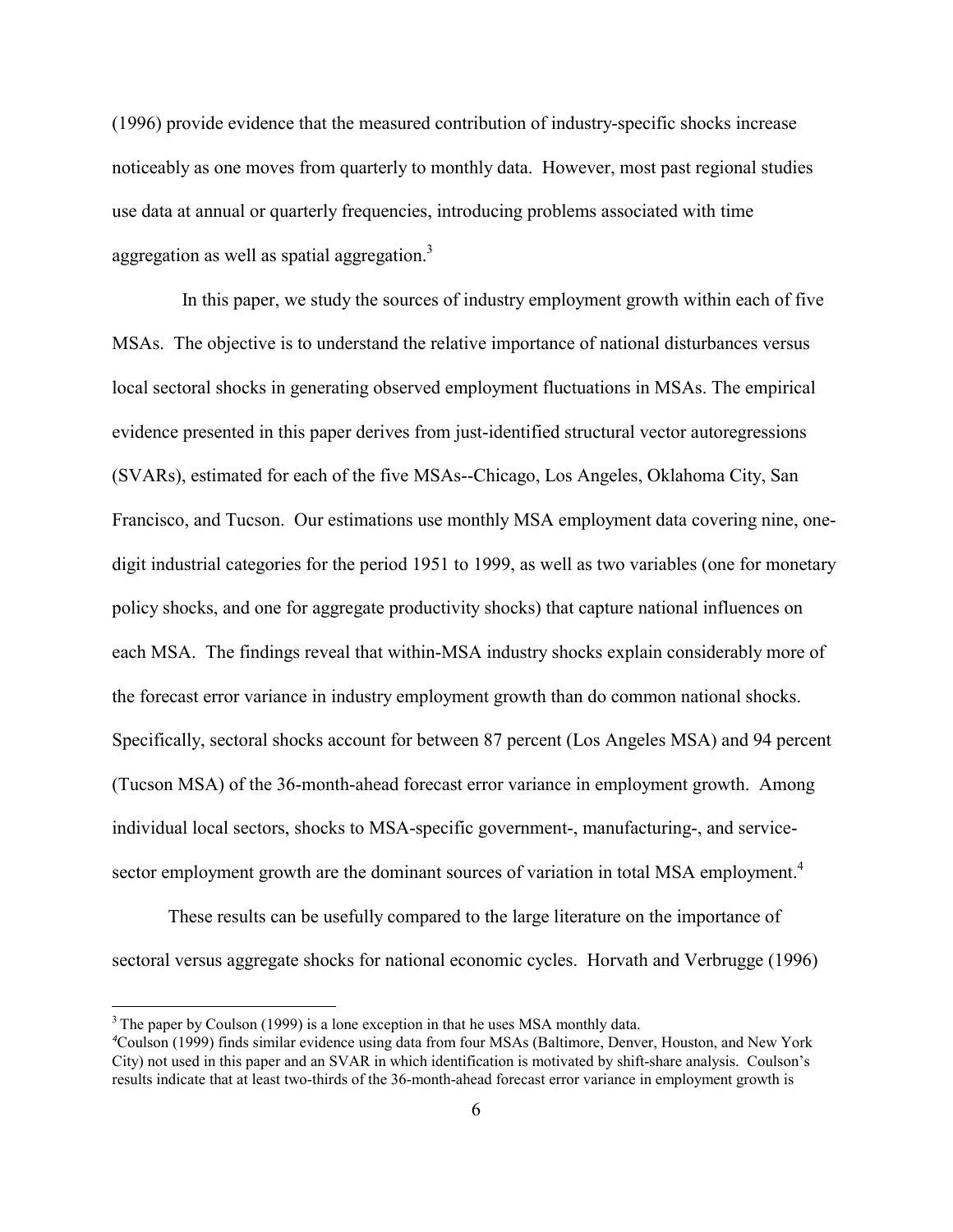use monthly data for the national economy and find that sectoral shocks account for 40-60 percent of the 24-month-ahead forecast error variance of monthly industrial production. Our lower bound estimate of the importance of sectoral shocks using MSA data (87 percent) is more than twice the lower bound estimate for these shocks using national data. And our lower bound estimate is 50 percent higher than the upper bound estimates in studies using national data. Thus, our study finds that spatial disaggregation leads to an even more significant role for sectoral shocks in accounting for aggregate MSA employment growth fluctuations than previously found in national studies.

There is considerable practical interest in knowing how the various sectors contribute to local economic growth. The results of this paper have several implications for local economic development. First, when investigating the importance of a sector for local economic growth, policymakers are well advised not to draw conclusions solely from national or regional patterns, since local shocks tend to be smoothed as the level of geographic aggregation increases. Second, it is commonly believed that employment growth in service-based economies tends to be less volatile than in manufacturing-based economies. Our results indicate a large role for manufacturing in accounting for fluctuations in aggregate MSA employment growth, but we find that the service sector plays a substantial role as well.

#### **Literature Review**

To date, a considerable amount of research has examined the extent to which sectoral shocks contribute to aggregate economic fluctuations. A majority of the studies indicate that idiosyncratic shocks play an important role in employment and output variations at the aggregate

accounted for by idiosyncratic shocks.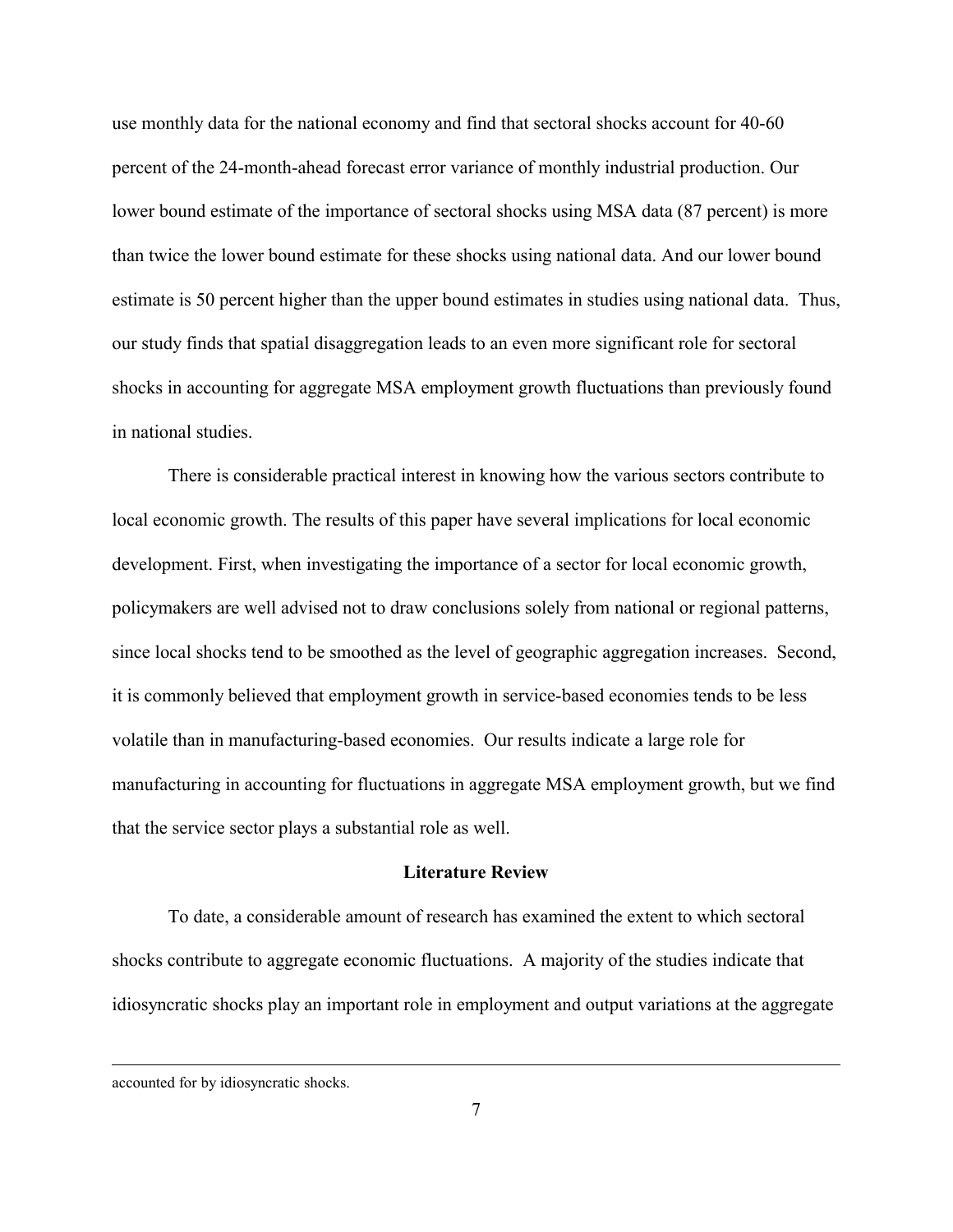level [e.g., Lilien (1982), Long and Plosser (1987), Davis and Haltiwanger (1990), Romer (1991), and Horvath and Verbrugge (1996).] Studies finding a smaller measured impact of sectoral shocks include Abraham and Katz (1986) and Caballero, Engel and Haltiwanger (1994). In reviewing the literature, Horvath and Verbrugge (1996) conclude that the relative importance of sectoral versus aggregate shocks yields a distribution of results roughly centered on 40-45 percent sectoral (p.7).

 Recently this line of inquiry has been applied to regional, as opposed to national, economic activity. Norrbin and Schlagenhauf (1988), Clark (1998), and Clark and Shin (1998) employ one-digit industry data to gauge how much industry-specific shocks contribute to quarterly employment variation in each of the broad U.S. regions. Bayoumi and Prasad (1997) address the same question using annual GSP data. These studies indicate that industry-specific disturbances account for between 13 percent and 38 percent of total variation in regional activity. Altonji and Ham (1990) and Prasad and Thomas (1997) explore the issue using annual data on one-digit industry employment for Canadian regions and produce estimates that range from 12 percent to 68 percent.

As already indicated, by using annual or quarterly data as well as broad regional aggregates, these studies may have underestimated the impact of industry-specific shocks. One exception is the paper by Coulson (1999). He estimates a structural vector autoregression (SVAR) using monthly data on one-digit industry employment for four MSAs in order to measure the relative contributions of aggregate and structural shocks to employment growth. Coulson (1999) clearly shows a substantially larger role for sectoral shocks compared to previous studies that used quarterly or annual regional data. According to the variance decompositions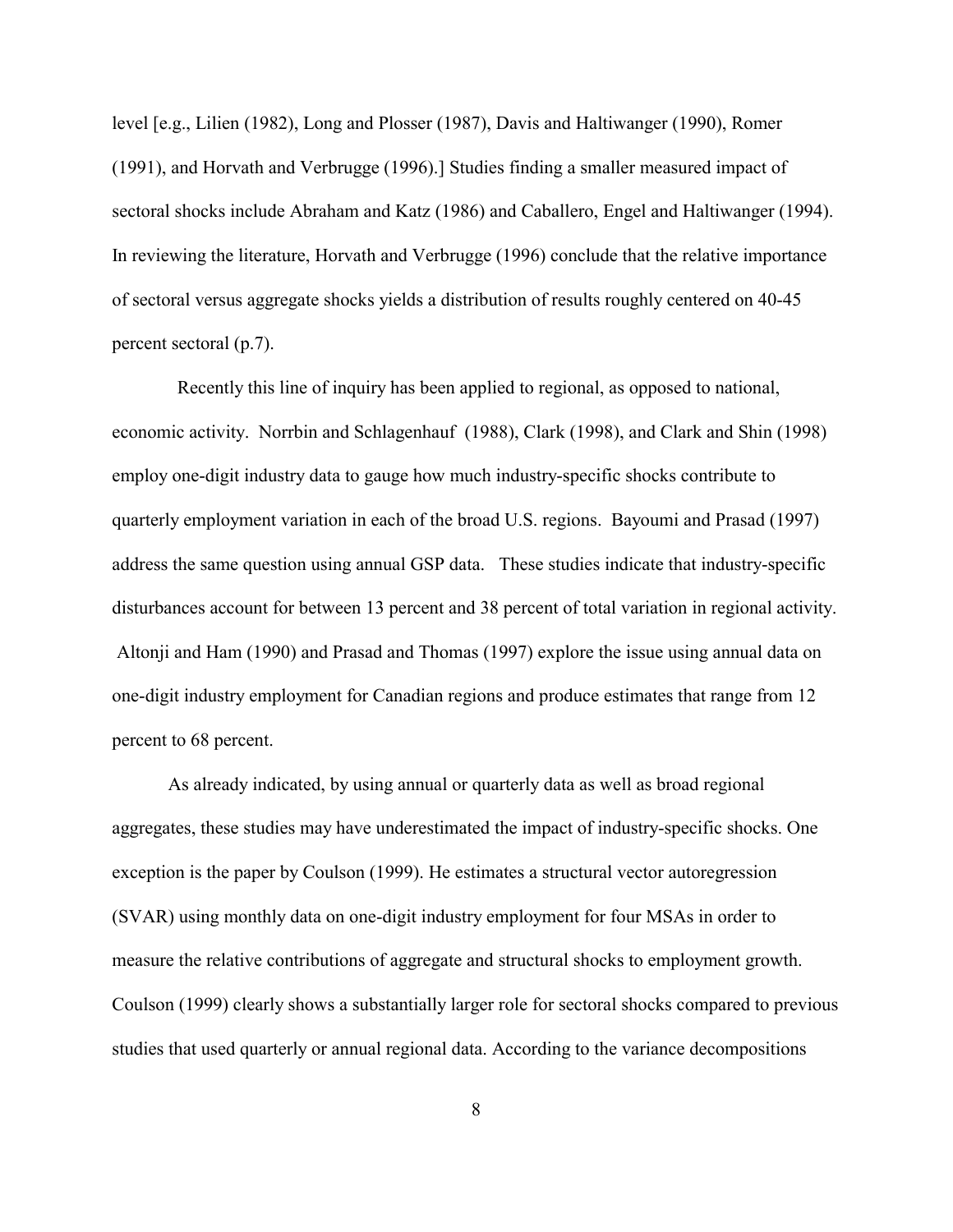presented in Table 3 in Coulson's article, idiosyncratic shocks account for 67-97 percent of 36 month-ahead forecast error variance in employment growth in the four MSAs he studied. He also finds that at the local level, manufacturing-, service-, and public-sector shocks account for a substantial portion of employment growth variation.

#### **Empirical Framework**

As with Coulson's (1999) effort, our study presents empirical evidence based on SVAR models of monthly one-digit industry employment at the MSA level. At the same time, our study differs from Coulson's analysis in four significant ways. First, our study provides evidence on several relevant issues not explored by Coulson, including the extent to which spatial and temporal aggregation affects the measured contribution of sectoral shocks to total employment variation, and the degree to which an MSA's interindustry dynamics magnify or dampen sectoral shocks.

Second, we employ an alternative strategy for identifying structural shocks in the estimated models. Coulson (1999) developed a novel and intuitive strategy, motivated by shiftshare analysis. Essentially, for a specific MSA, his procedure restricts an industry's employment growth to reacting identically to employment shocks in each of the other industries. A strength of his approach is that each sector can be affected by all other sectors, although with an identical magnitude. A drawback is that these, and other, restrictions leave the model highly overidentified.<sup>5</sup> The present study, by contrast, adopts a variant of an identification procedure discussed in Horvath and Verbrugge (1996), one based on the strength of interindustry linkages. The method is employed so as to leave each of the SVARs exactly identified.

 ${}^{5}$ Coulson's (1999) approach results in 70 or more overidentifying restrictions, which are rejected.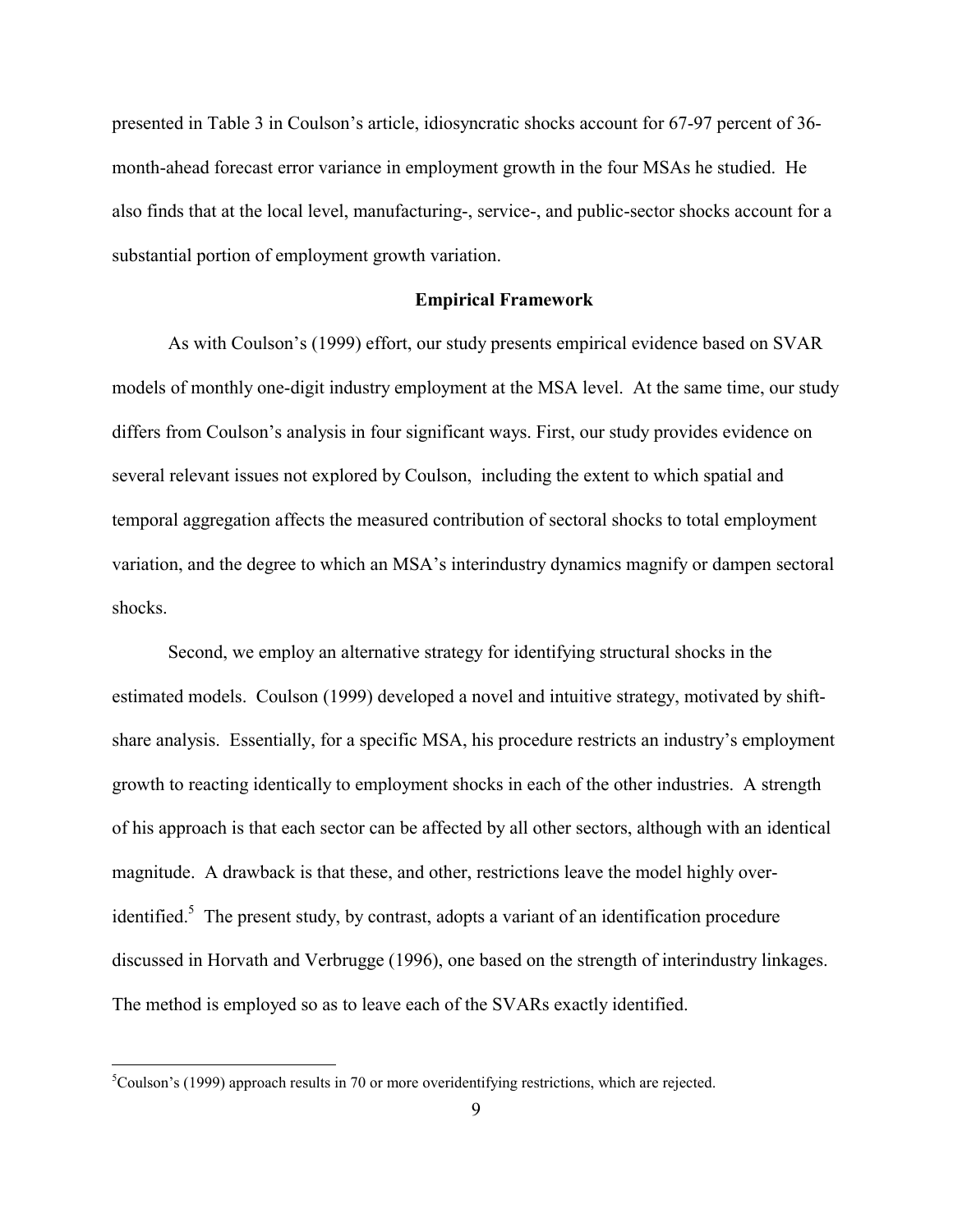The third difference concerns the selection of MSAs for study. Coulson (1999) examined sectoral employment growth in the Baltimore, Denver, Houston, and New York City MSAs. Our study analyzes sectoral employment data from the Chicago, Los Angeles, Oklahoma City, San Francisco, and Tucson MSAs. The selection of these five MSAs is motivated both by their long sample periods and by a desire to provide evidence that complements Coulson's.<sup>6</sup>

Finally, the empirical analysis explicitly incorporates measures of common, or national, economic shocks. Coulson's formulation has no independent aggregate shocks (the effects of aggregate shocks are captured by including the eight one-digit national industries in the SVARs for each MSA).

*The model*. We study the dynamic behavior of 9 x 1 covariance-stationary vectors,  $X_{m,t}$ :

(1) 
$$
X_{m,t} = (\Delta e_{m,1t}, \Delta e_{m,2t}, ..., \Delta e_{m,7t}, TBILL_t, PROD_t)',
$$

 $\overline{a}$ 

where:*t* indexes months; *m* indexes MSAs; and ∆*e* is the monthly log difference in employment; the numbers 1 through *7* refer to seven one-digit industries within the selected MSA. Two variables are included to capture national economic shocks:*TBILL* is the monthly change in the three-month T-bill rate, and *PROD* is the monthly growth rate of aggregate productivity. As in Horvath and Verbrugge's (1996) study, aggregate productivity is measured as national industrial production divided by total hours worked nationally.

 $6$  With the exception of the Chicago MSA, the data cover the period 1951:1 to 1999:8; for Chicago, the data begin 1952:1. In Coulson's (1999) study, the sample periods for Baltimore and New York City are roughly the same as ours, while the starting date for Denver and Houston is January 1970.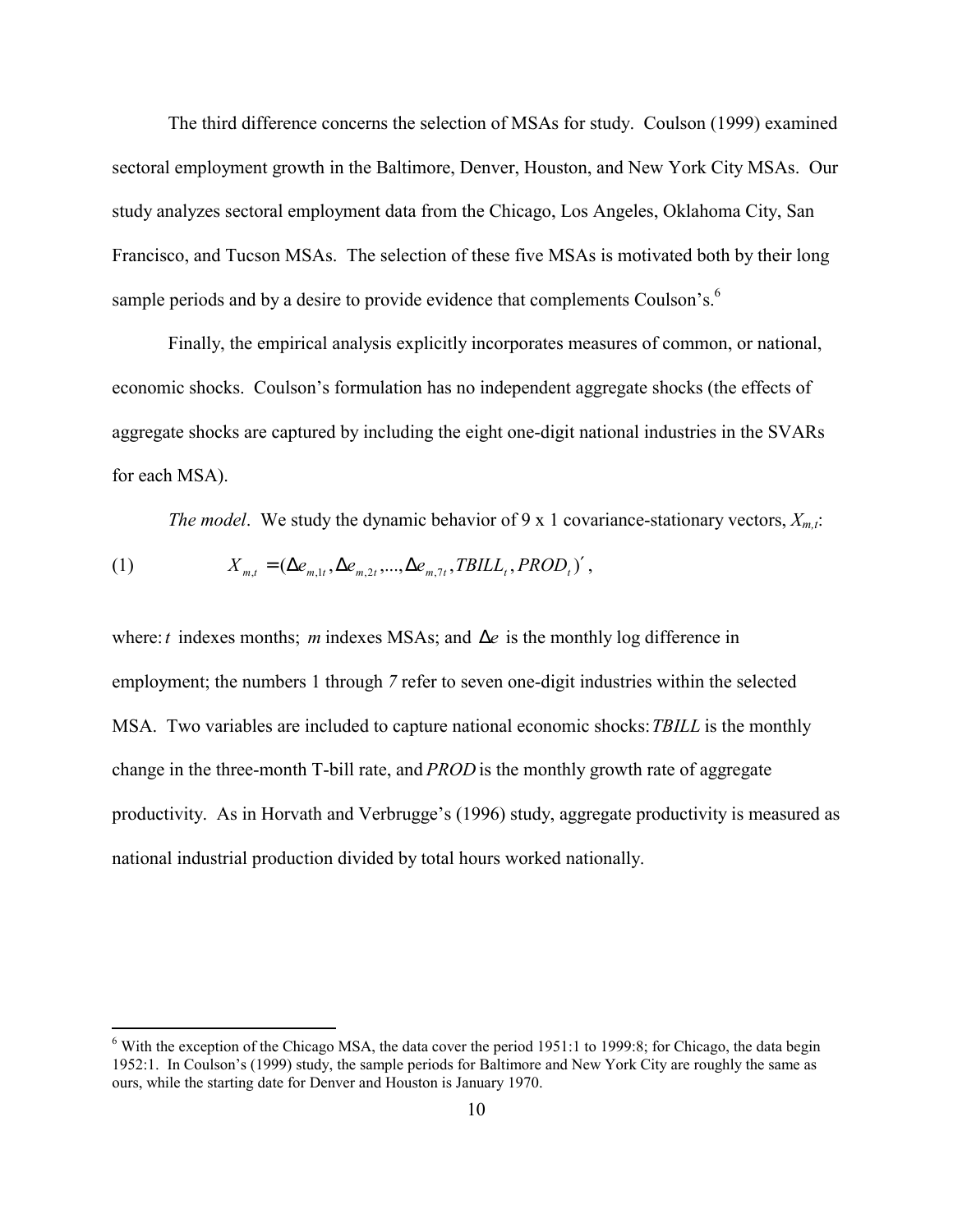The vector AR representation of  $X_{m,t}$  describes the system's dynamics subsequent to a shock and is expressed as:

$$
(2) \t\t A X_{m,t} = B(L)X_{m,t-1} + \varepsilon_{m,t}
$$

where  $A$  is a 9 x 9 matrix of coefficients describing the contemporaneous correlations among the variables;  $B(L)$  is a 9 x 9 matrix of polynomials in the lag operator,  $L$ ; and

 $\mathcal{E}_{i,t} = \left[\mathcal{E}_{1,t}, \mathcal{E}_{2,t}, \cdots, \mathcal{E}_{9,t}\right]$  is a 9 x 1 vector of structural disturbances, or primitive shocks, for each variable. Thus, each of the system's variables can be influenced by its own, idiosyncratic shocks and by shocks to all other variables. The matrices  $A$  and  $B(L)$  determine how shocks to each variable are transmitted through the system, both contemporaneously (the *A* matrix) and in subsequent periods (the  $B(L)$  matrix). To see this more explicitly, rewrite (2) as a reduced-form system:

(3) 
$$
X_{m,t} = C(L)X_{m,t-1} + u_{m,t}
$$

where  $C(L) = A^{-1}B(L)$  is an infinite-order lag polynomial, and  $\mu_{i,t} = A^{-1}\varepsilon_{i,t}$  describes the relationship between the model's reduced-form residuals and the model's structural residuals.

*Estimation procedure and identification restrictions. The elements of*  $B(L)$  *and A are* estimated using Bernanke's (1986) two-step procedure. In the first step, OLS estimates of the reduced-form errors  $\mu_{i,t} = A^{-1} \varepsilon_{i,t}$  are obtained for the dynamic simultaneous equation model (3). Sufficient restrictions are then placed on the variance-covariance matrix of structural errors and on the matrix of contemporaneous correlations, *A* , to achieve identification. Given estimates of *A*, estimates of *B*(*L*) are derived from the relationship,  $C(L) = A^{-1}B(L)$ , where  $C(L)$  comes from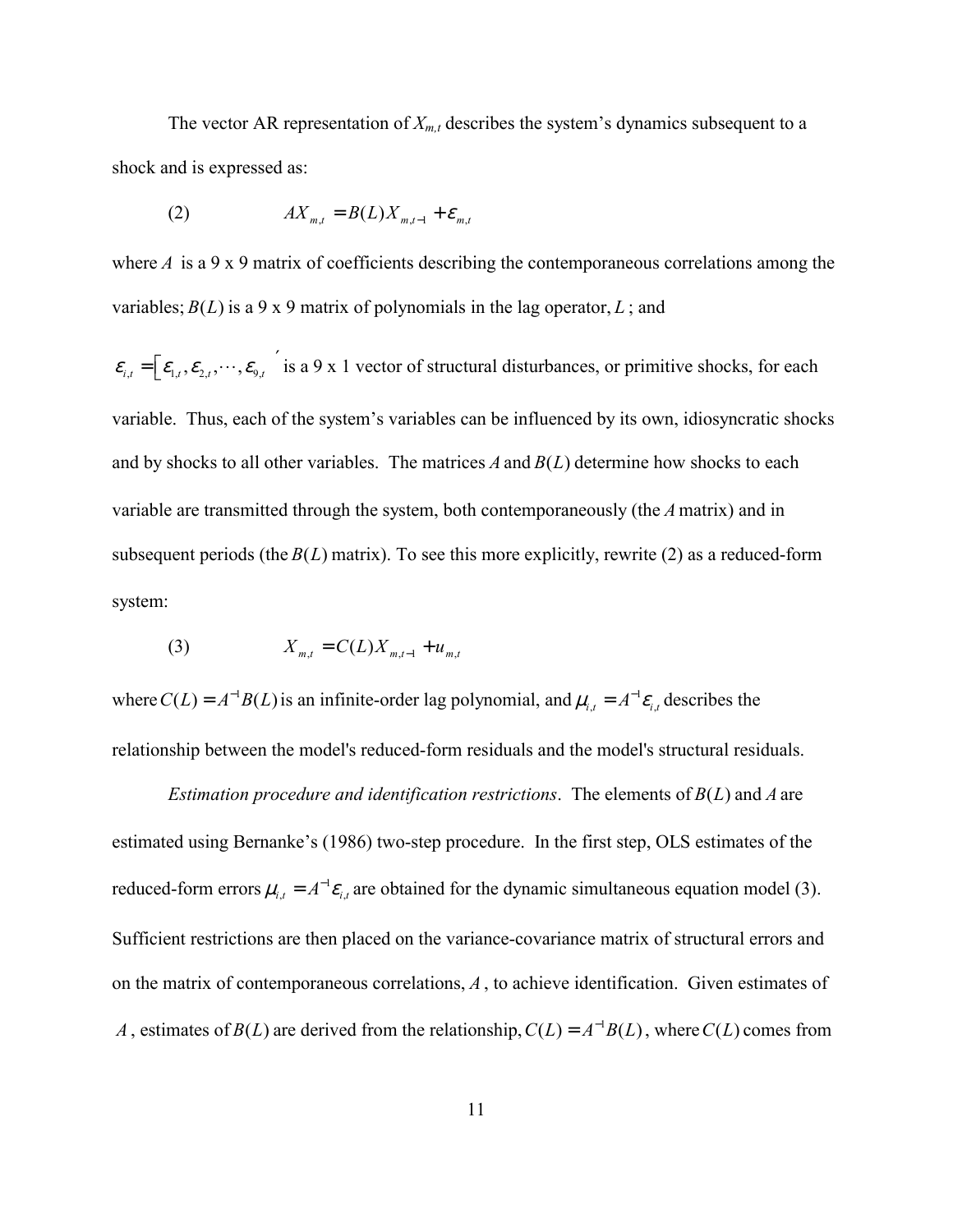the estimated reduced-form (3). Estimates of *A* also allow estimates of the structural errors,  $\varepsilon$ , as implied by the relationship,  $\mu_{i,t} = A^{-1} \varepsilon_{i,t}$ .

Structural VAR models of the type used in this paper generally employ restrictions on the structural cross-equation variances, on the matrix of contemporaneous interactions ( *A* ), and on the matrix of long-run multipliers  $[C(1)]$ . The well-known rank condition requires  $N^2$  restrictions to just-identify an  $N$  – equation system. After imposing nine  $(N)$  normalizations, which are implemented by restricting the own structural variances to unity, another  $N(N-1)$  restrictions are imposed to just-identify the model. Following usual SVAR practice,  $N(N-1)/2$  additional restrictions are imposed by requiring zero covariances across the structural shocks. The remaining  $N(N-1)/2$ , or 36, restrictions impose values of zero on certain elements of the *A* matrix.

Eight restrictions are imposed by assuming that aggregate productivity shocks are unaffected contemporaneously by shocks to any other system variable. Another seven zero restrictions are obtained by assuming that the change in the three-month T-bill rate is unaffected contemporaneously by shocks to each industry's employment growth. Doing so is reasonable given the relatively small amount of employment in each sector within an MSA, compared to the national total. The remaining 21 restrictions are selected using a variant of an approach developed by Horvath and Verbrugge (1996).

Their methodology essentially rank-orders industry pairs by the magnitudes of the pairs' input-output coefficients. The relative sizes of the coefficients are assumed to measure the relative strengths of the connections between the industries' outputs. They then set a cut-off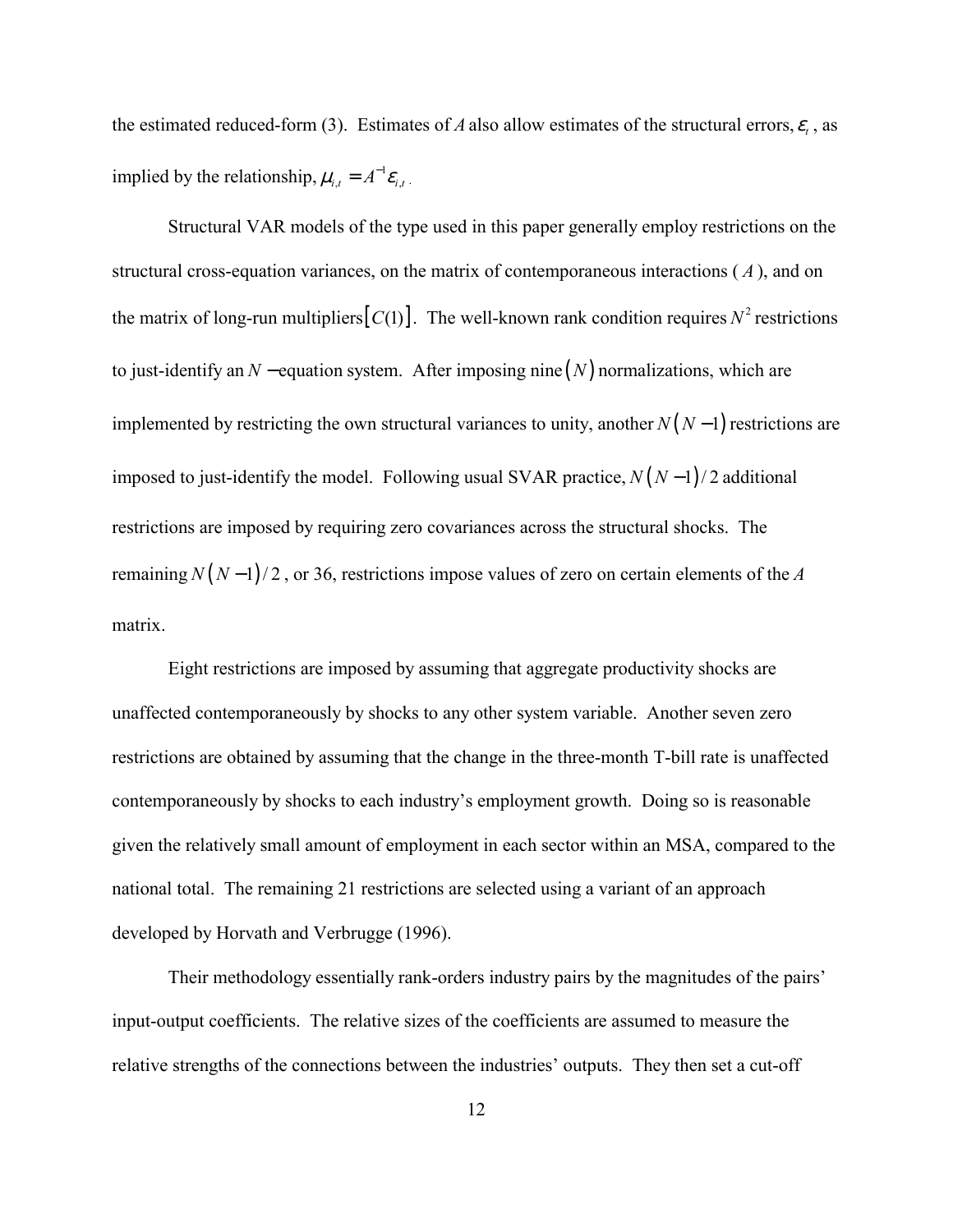value for the coefficients, with all industry pairs having a coefficient value below the cut-off assigned a zero contemporaneous correlation. The cut-off value must be chosen arbitrarily and, in the Horvath and Verbrugge (1996) analysis, produced an overidentified model. The present study achieves a just-identified system by comparing the two direct input coefficients for each industry pair. The combination with the smaller coefficient is then assigned a zero contemporaneous correlation.

The procedure can be illustrated with reference to Table 1, which displays the 1996 onedigit industry-level direct requirements table, obtained by aggregating the published two-digit data from the national input-output table across the relevant sub-industry categories. Consider the industry pair manufacturing/construction. The two direct requirement coefficients are 0.3035 for manufacturing to construction, and 0.0067 for construction to manufacturing. For this case, our analysis assumes that construction has no contemporaneous effect on manufacturing, while manufacturing is permitted to affect construction contemporaneously. The procedure works well in that it allows zero restrictions to be imposed for relatively small direct requirement coefficients. Eleven of the coefficients that were zeroed out are less than 0.01, while 19 of the necessary 21 are less than 0.05. The highest coefficient value to be zeroed out is 0.07.

#### **Data and Estimation Results**

*Data*. The analysis employs monthly Bureau of Labor Statistics industry employment series for seven one-digit industries in each of five MSAs: construction; manufacturing; transportation, communications, and public utilities (TPU); wholesale and retail trade (Trade); finance, insurance, and real estate (FIRE); services; and government. One-digit industries are studied because a higher level of detail would increase the dimensionality to the point where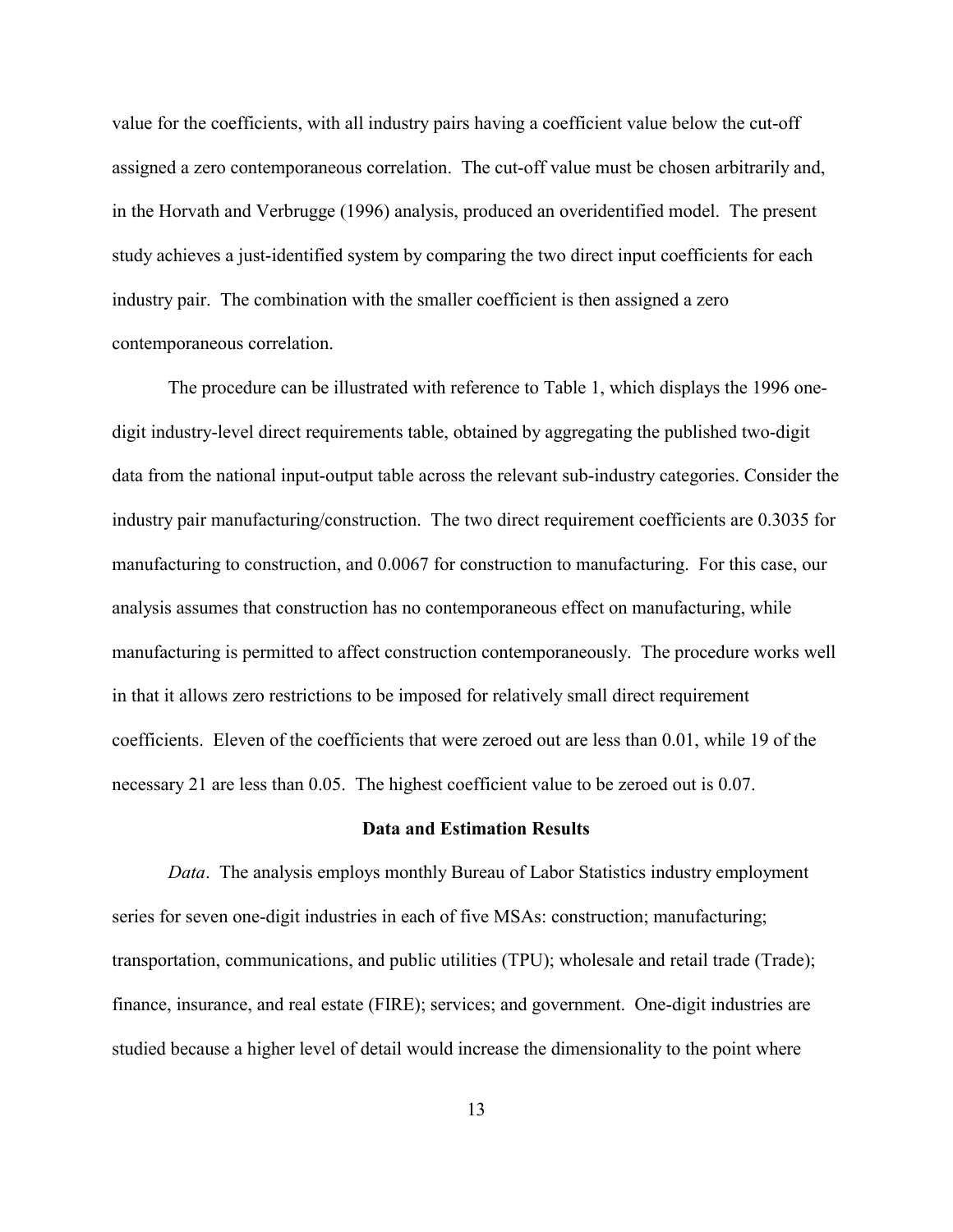estimation becomes infeasible.<sup>7</sup> Moreover, disclosure requirements limit the availability of MSA data even at the two-digit level of detail. The MSAs are Chicago, Los Angeles, Oklahoma City, San Francisco, and Tucson. These MSAs are chosen because monthly data are available over a long period of time, namely, early 1950s to October 1999 (see ft. 4). The maintained assumption is that the data are difference stationary with no co-integrating relationships among them. The Schwarz information criterion indicates that 12 is the optimal lag length for the SVAR system.

Before presenting the results from the VAR analysis, we need to show that the industrial structures of our five MSAs do, in fact, differ. Table 2 shows the share of total MSA employment accounted for by each one-digit industrial sector. The table shows that industry mix does differ across the five MSAs. For example, manufacturing accounts for 27 percent of total employment in the Chicago and Los Angeles MSAs but only 11 percent of Tucson's total employment. Government is responsible for 23 to 24 percent of total employment in Oklahoma City and Tucson, but only 12 percent of Chicago's total employment. Mining is relatively more important in Oklahoma City and Tucson, than in the other MSAs. There is less variation, however, in services' share of total employment across the five MSAs. Services' share of total MSA employment runs from a low of 18 percent in Oklahoma City to between 21 and 22 percent in the other MSAs.

*Cumulative impulse responses*. Charts 1 through 5 contain the cumulative impulse response functions for total MSA employment resulting from a one-standard-deviation positive shock to each of the variables in the system. The aggregate MSA response is an employment-

 $\sigma$ Other potential MSA-level economic variables, in particular personal income, are not studied because they are not available on a monthly basis.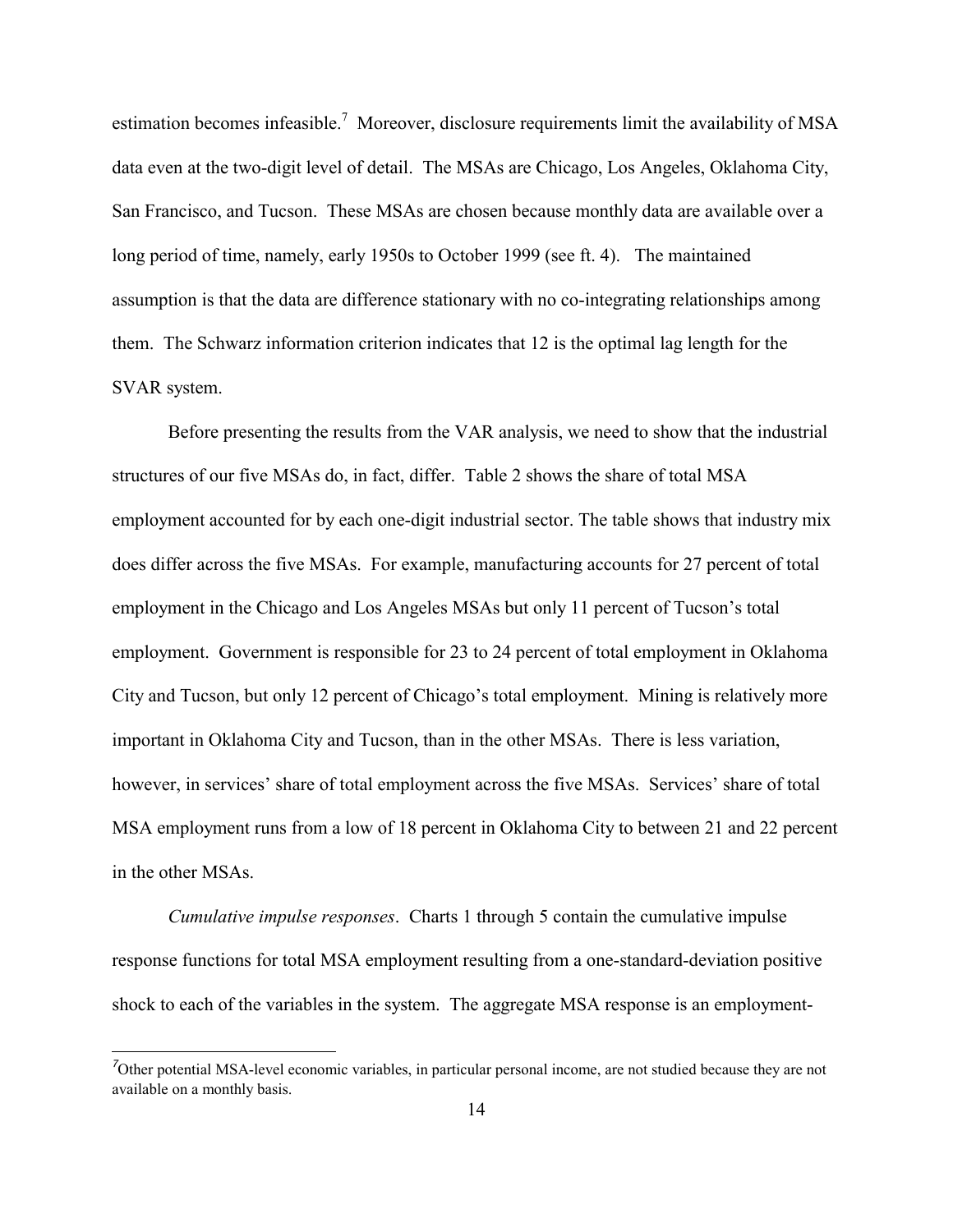weighted average of the MSA's industry responses. Each chart contains nine response functions indicating the dynamic path of total MSA employment after a one-standard-deviation shock to each industry variable and to the two national variables. The middle solid line represents the point estimate, while the two outer lines demarcate a 90 percent confidence interval.<sup>8</sup> Each graph also contains a dashed benchmark line that is explained below.

The results suggest several points. First, shocks to employment growth in most industries tend to have statistically significant and lasting effects on total employment growth within each of the MSAs studied. Second, certain consistencies emerge regarding the responses. In general, total MSA employment growth responds relatively strongly to shocks to manufacturing, construction, trade, and services, in terms of both magnitude and duration. Alternatively, employment responses to national shocks tend to be more much more muted, with productivity shocks having the smaller impact. In several instances, the responses to national shocks are not significantly different from zero. These findings are consistent with an explanation of aggregate MSA employment growth that emphasizes sectoral shocks over aggregate U.S. shocks.

Third, shocks to a variety of industry/MSA employment growth pairs tend to be magnified significantly through the systems' dynamics, although it is difficult to generalize. To reveal magnification effects, a dashed benchmark line is placed on each graph in charts 1 through 5. For the industry shocks, the benchmark is a constant equal to the standard deviation of that industry's employment growth shock times that industry's employment weight in the MSA. This

<sup>8</sup> Confidence intervals were developed using a variant of the simulation technique described in Runkle (1987). Essentially, the estimated reduced-form system was hit with mean zero random shocks, with variances coinciding with the estimated variance/co-variance matrix. The system was then simulated to generate a new set of observations, and the reduced form was re-estimated. Impulse responses were then computed using the new reduced-form errors and the A<sup>-1</sup> matrix obtained from the Bernanke decomposition. This series of steps was then repeated 500 times. The confidence bands consist of the 5 percent and 95 percent fractiles of the simulated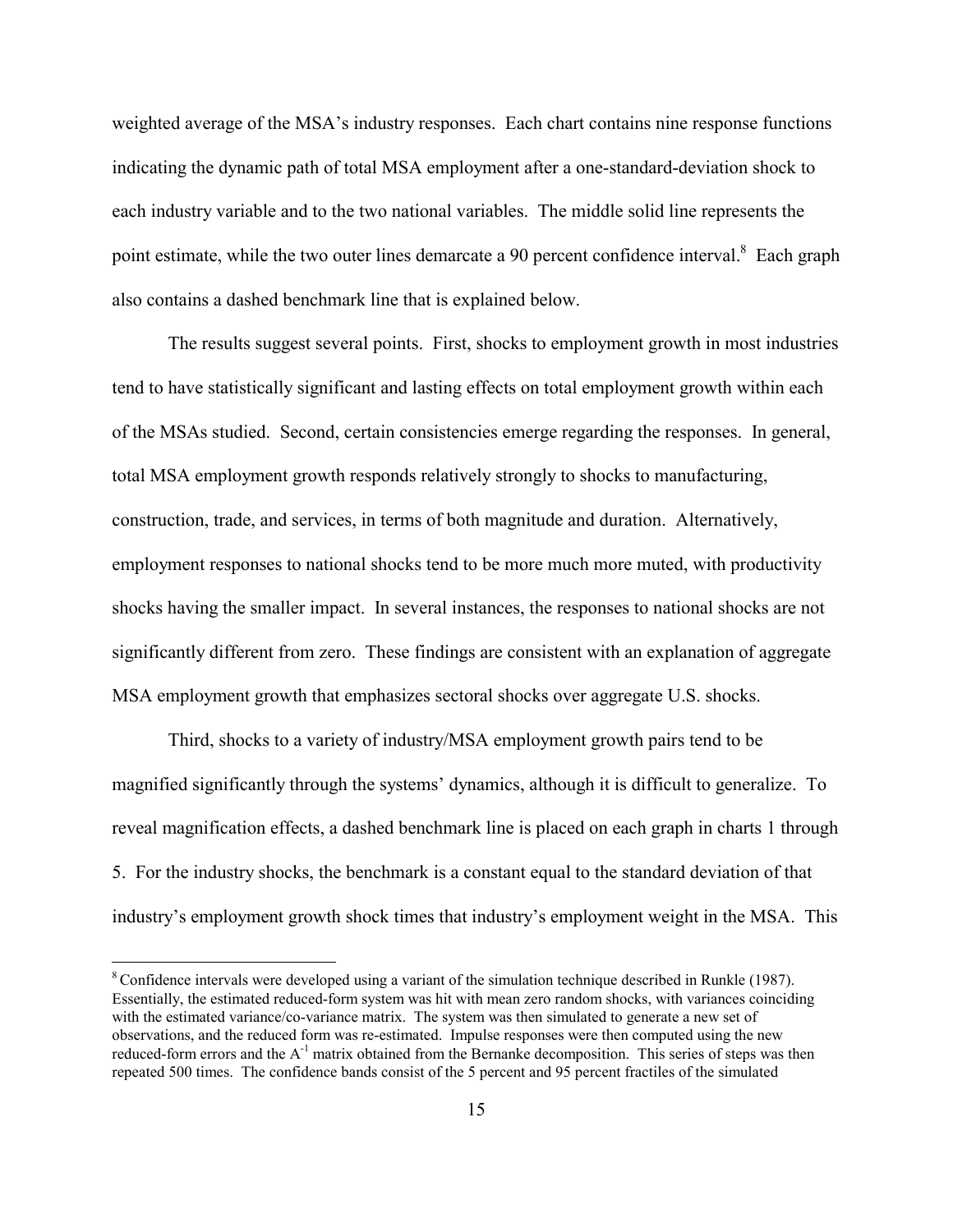product equals the initial impulse response of an MSA's employment in the absence of any system interaction (i.e., in the absence of industry interactions, a one-standard-deviation shock to an industry initially increases MSA employment by the shock times the industry's employment weight). Many of the industries deviate significantly from the benchmark for some period of time. In some cases, such as for both manufacturing and construction in Chicago, Oklahoma City, and Tucson, the magnifications of the initial responses are considerable.

The benchmarks for T-bill and aggregate productivity shocks must be created in a different manner because there is no direct proportional relationship between these shocks and MSA employment growth as there is between industry and MSA employment growth. For these national shocks, the benchmarks indicate the cumulative impulse response to the relevant shock, based on the orthogonal reduced-form variance/co-variance matrix that allows no contemporaneous interindustry effects. A comparison of the benchmark responses to the structural responses indicates whether the structural contemporaneous correlations magnify or diminish the initial responses. The estimates reveal that T-bill rate shocks are never magnified. Productivity growth shocks are magnified in both the Los Angeles and San Francisco MSAs, although the effects are transitory, lasting no more than 18 months.

*Forecast error variance decompositions of MSA employment.* Table 3 contains the forecast error variance decompositions of total MSA employment by contributing sector for horizons of one month, 12 months and 36 months. The results for each horizon lead to virtually identical qualitative conclusions and differ in magnitude by relatively small amounts. A noticeable aspect of the findings is the importance of shocks to government, manufacturing, and

responses. Runkle's (1987) approach is basically the same except that it continually reshuffles and uses the original errors, rather than randomly drawing shocks from a distribution for use in each iteration, as was done in this paper.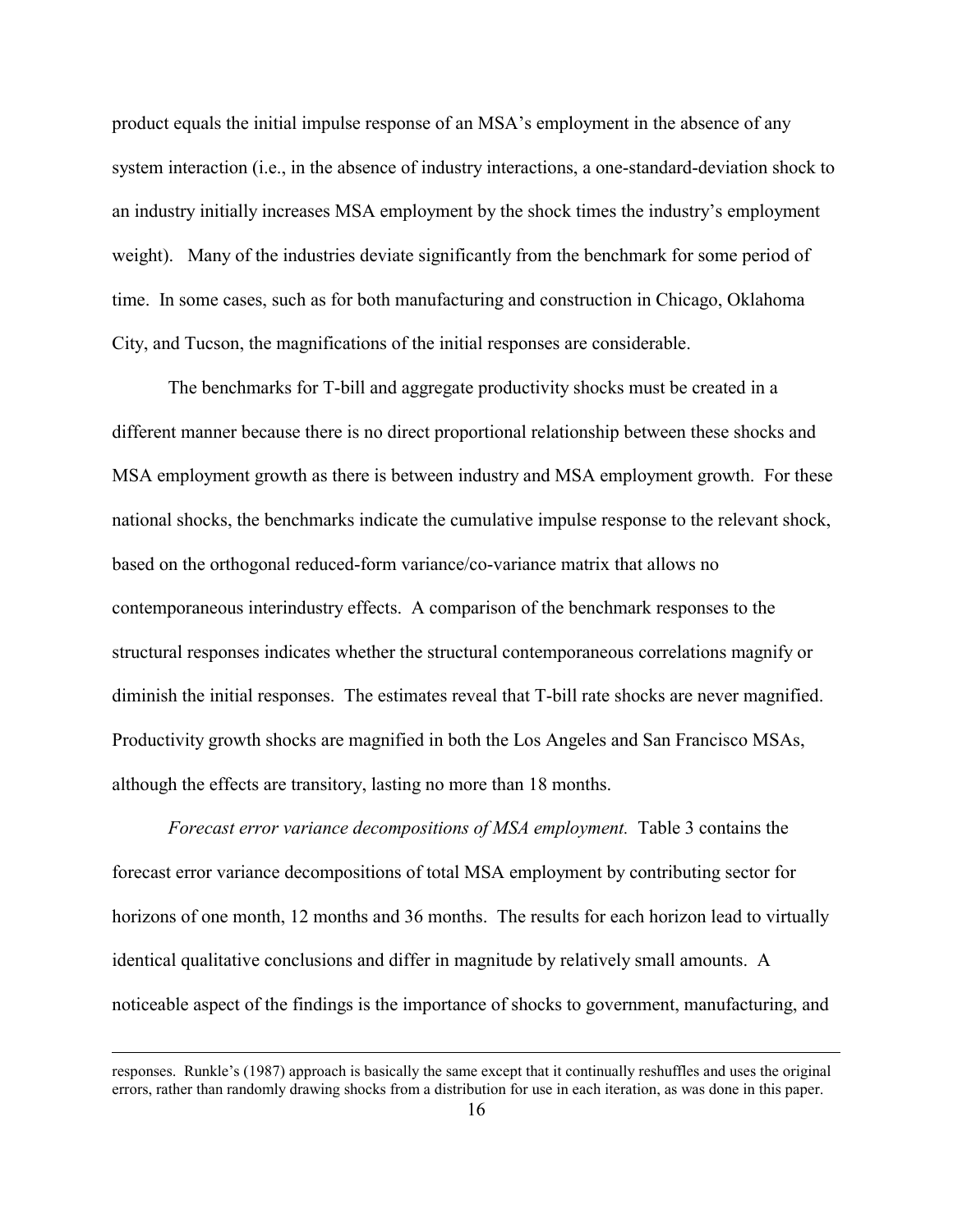services for overall MSA employment growth in four of the five MSAs. Manufacturing accounts for more than 30 percent of total employment growth variance in Chicago and Los Angeles and at least 17 percent in Oklahoma City, San Francisco, and Tucson.

Shocks to the service sector are also important, accounting for a double-digit share of total variance in four of the MSAs: Oklahoma City (24.3 percent), San Francisco (20.9 percent), Los Angeles (18.9 percent), and Chicago (13.0 percent). Shocks to the government sector are also important, accounting for a double-digit share of total variance in four of the MSAs: Tucson (32.3 percent), Chicago (16.3 percent), Oklahoma City (14.9 percent), and San Francisco (10.4 percent). Shocks to the trade sector account for a double-digit share of total variance in three MSAs: Oklahoma City (14.0 percent), San Francisco (10.3 percent), and Tucson (10.8 percent). Shocks to other industries generally account for relatively small proportions of total employment variance in the MSAs, the exceptions being construction and transportation, communication and public utilities in San Francisco (14.6 percent and 11.6 percent, respectively) and construction in Tucson (16.8 percent).

National shocks to an MSA's employment growth typically play a considerably smaller role than shocks to sectors within the MSA. The largest combined effect of the national shocks is 13 percent in Los Angeles; the smallest is 6.3 percent in Tucson. In three of the five MSAs (Chicago, Oklahoma City, and Tucson), national shocks explain less than 10 percent of the overall variance. Thus, impacts from national shocks appear to be minor. Table 3 also shows that the five MSAs in this study responded differently to T-bill rate shocks and to aggregate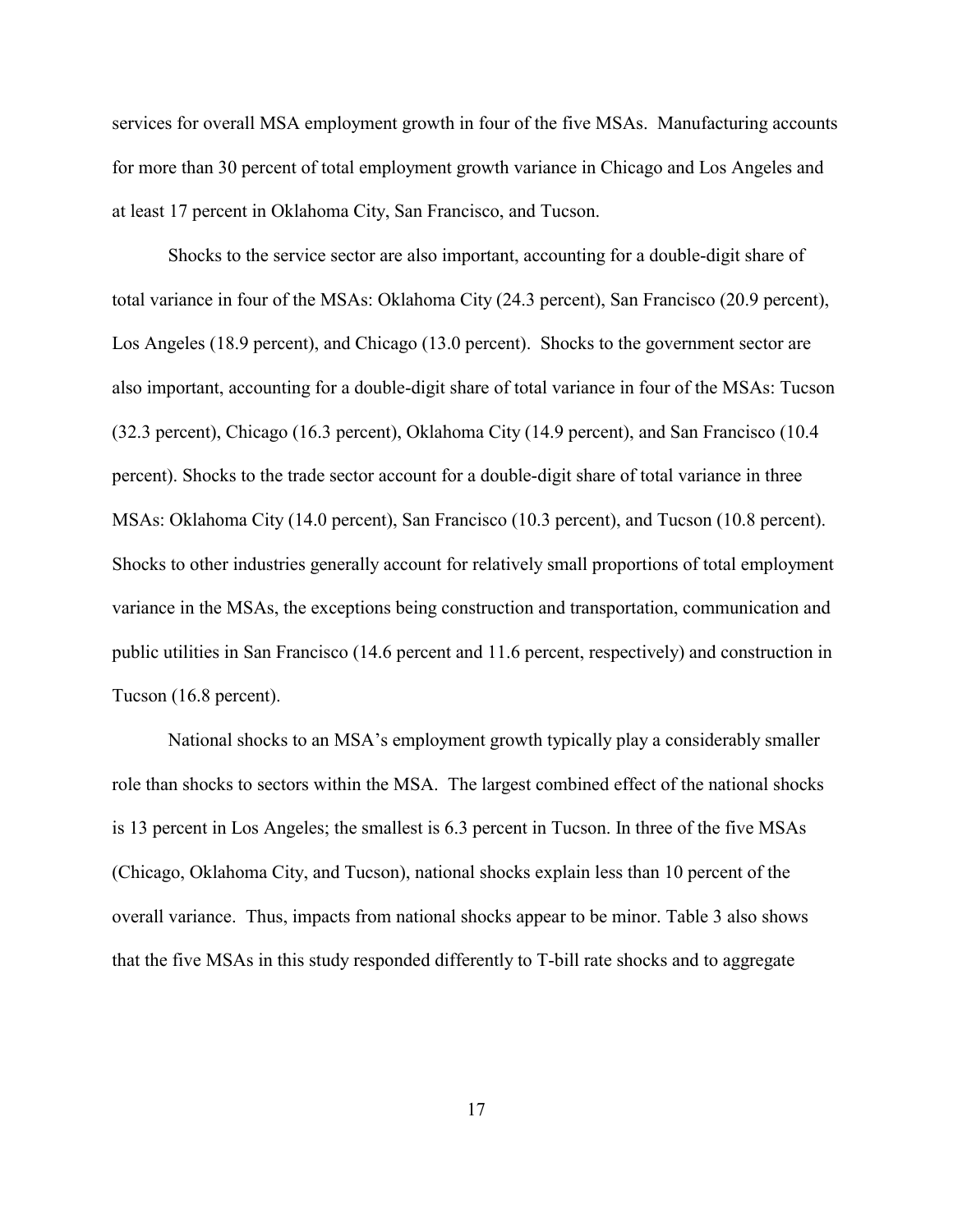productivity shocks.<sup>9</sup>

 $\overline{a}$ 

Our results are broadly consistent with those of Coulson (1999), despite the different MSAs, time periods, and identifying restrictions employed. Coulson also found that much of the variance in an area's total employment growth is accounted for by employment growth variance in manufacturing, services, and government. He also found the variance in construction employment growth was important in Denver and Houston, as was the case for San Francisco and Tucson in the present study.

*The impact of idiosyncratic and national shocks at the industry level.* The previous results indicate that the vast majority of total employment growth variation in each MSA comes from industry employment shocks. It is possible, however, that although national shocks contribute a relatively minor amount of variance to total employment growth, these shocks might have a substantial impact on the variance of employment growth in particular industries.

To explore the issue, Table 4 presents an alternative view (by MSA and by sector) of the variance decompositions for the 36-month forecast horizon. The table contains two columns for each MSA. The first, titled "Own," reports the proportion of an industry's forecast error variance accounted for by its own shocks. The second column, titled "National," shows for each industry the combined fraction of forecast error variance contributed by the two aggregate shocks. The remaining proportion of an industry's forecast error variance (not shown) represents the fraction accounted for by all other local sectors.

The table entries show that the majority of each industry's 36-month forecast error

 $9$  The finding that MSAs responded differently to T-bill shocks supports the similar findings of Carlino and DeFina (1998) for the BEA regions.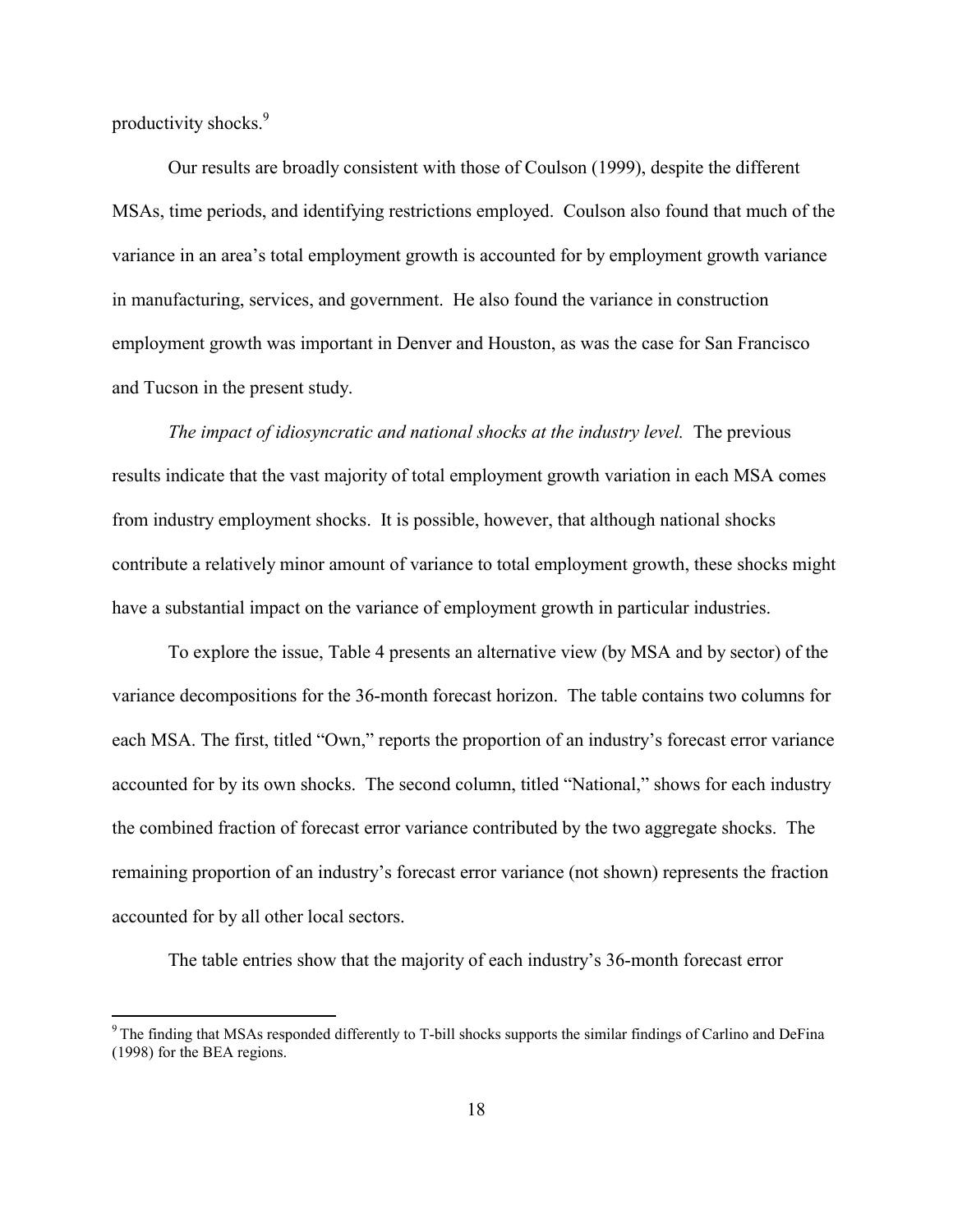variance is accounted for by its own shocks. The fractions due to own-sector shocks range from a low of 58.5 percent for trade in San Francisco to a high of 85.3 percent for FIRE in Chicago. National shocks generally contribute less than 10 percent of a given sector's employment variance. An exception is manufacturing in Chicago, Los Angeles, and San Francisco, where the combined national shock accounts for at least 11 percent of the 36-month-ahead forecast error variance. Once again, the measured impacts of national shocks on MSA employment growth are small.

*The impact of regional aggregation*. As was discussed earlier, the model of MSA employment growth suggests that increasing the level of regional aggregation (e.g., using regions rather than MSAs, or the nation rather than regions) should reduce the measured impact of industry shocks. The result is consistent with the law of large numbers. Evidence on this issue is provided by estimating two additional SVARs – one using industry data aggregated across the five MSAs studied in this paper and another using national industry data. I every other respect the aggregated empirical models are identical to the individual MSA models (i.e., same identifying restrictions, etc.).

Table 5 displays the combined fraction of the forecast error variance accounted for by the two national shocks at the 12-month, 24-month, and 36-six month horizons. There are seven entries for each forecast horizon--one each for the five disaggregated MSAs, one for the aggregated MSAs, and one for the nation. As predicted, the measured importance of national shocks grows as the level of aggregation increases. By the  $36<sup>th</sup>$  month, the 16.7 percent contributed by national shocks to employment growth variance for the five-MSA aggregate exceeds the national contribution to each of the individual MSA's variance and is noticeably above the employment-weighted average contribution to the individual MSAs. The 41.1 percent

19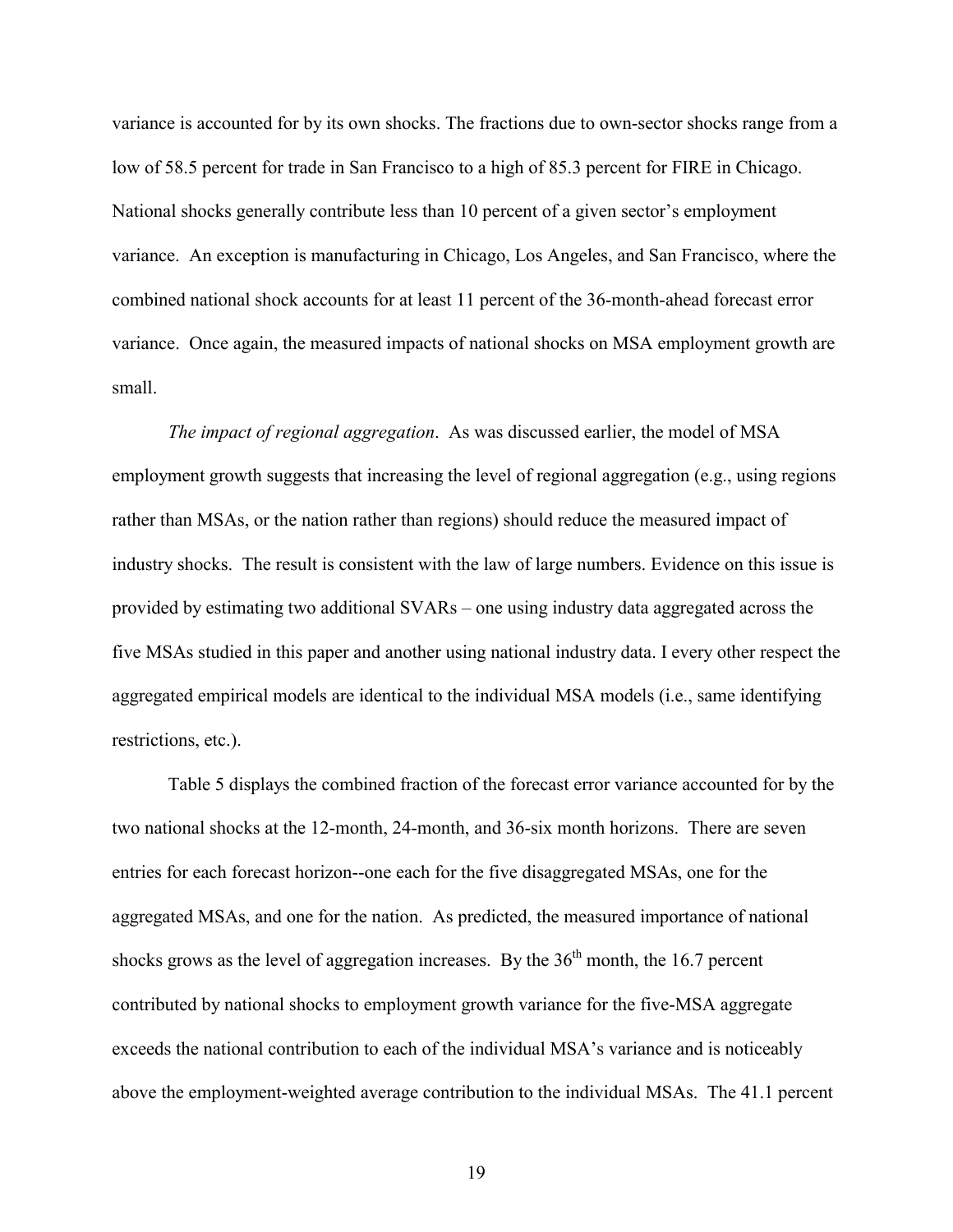contributed by national shocks to the national employment growth variance, in turn, is more than two-and-a-half times the share at the aggregated MSA level. Thus, the importance of industryspecific shocks decrease as the level of geographic aggregation increases.

#### **Summary and Conclusion**

This paper has presented evidence on the sources of variation in employment growth for seven one-digit industries in five different MSAs. Using just-identified structural VAR models, we find that within-MSA industry shocks explain considerably more of the forecast error variance in industry employment than do common national shocks. Consistent with the findings presented in Coulson (1999), the results show that the vast majority of industry employment growth variation arises from MSA-specific government-, manufacturing-, and service-sector employment shocks.

The results can also be usefully compared with results in the large literature on the importance of sectoral versus aggregate shocks for national economic cycles. In reviewing the literature, Horvath and Verbrugge (1996) conclude that the relative importance of sectoral versus aggregate shocks yields a distribution of results roughly centered on 40-45 percent sectoral (p.7). Horvath and Verbrugge's (1996) own analysis, using monthly data, indicates an even larger role for sectoral shocks—they account for 40-60 percent of the 24-month-ahead forecast error variance of monthly industrial production. Our study finds that spatial disaggregation leads to an even more significant role for sectoral shocks in accounting for employment growth fluctuations. We find that national shocks account for only between 6.3 percent and 13 percent of the forecast error variances of MSA employment growth.

 Our results are potentially of interest to local policymakers. It is commonly believed that employment fluctuates more in local economies with a high share of manufacturing jobs, while

20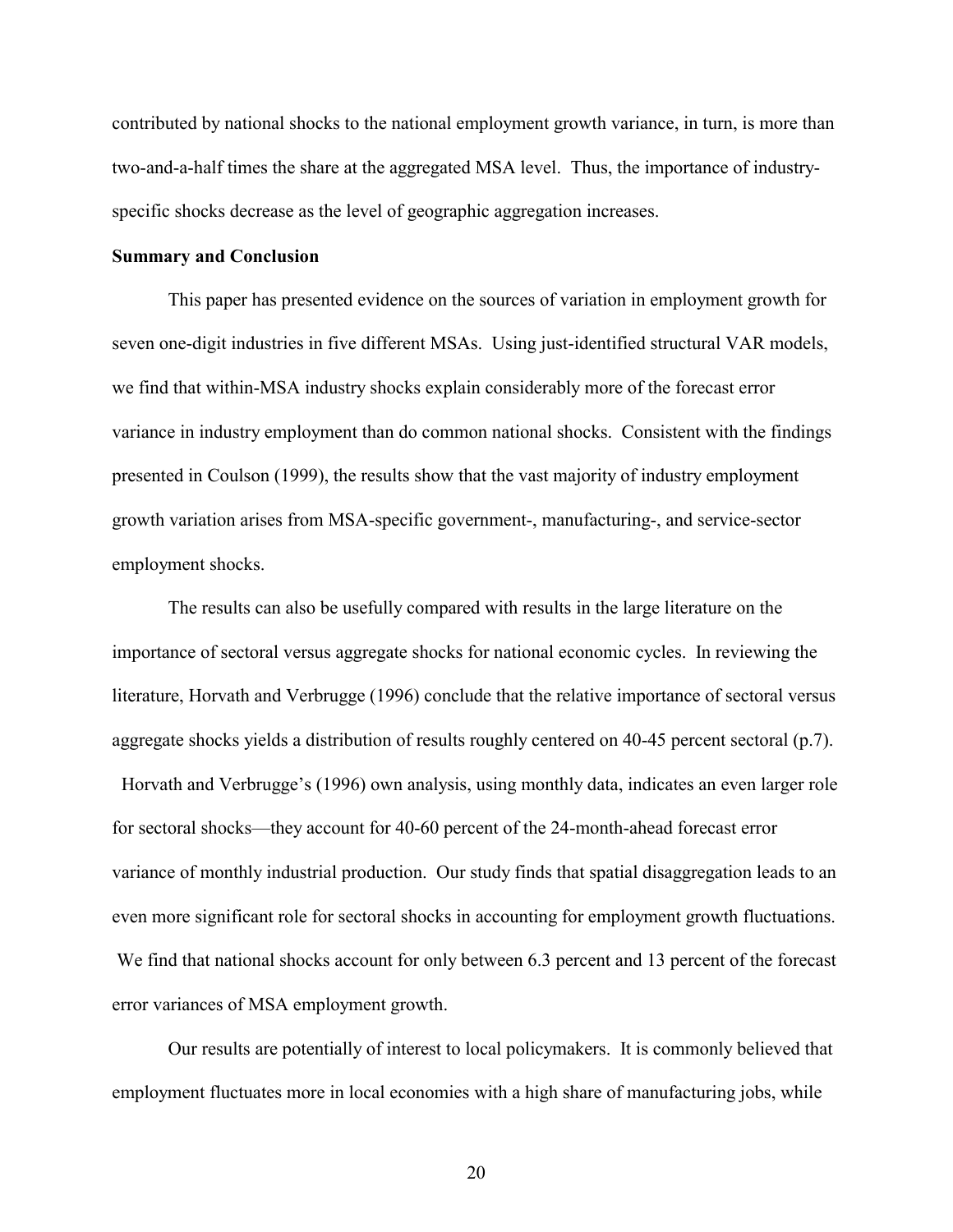local economies with a high share of service jobs tend to be relatively stable. Our findings bear out the first part of this belief: manufacturing is found to be the single most important source of employment fluctuations in Chicago and Los Angeles, the second most important source of variation in Oklahoma City and San Francisco, and the third most important source in Tucson. The second part is not so clear: the service sector was the single most important source of employment fluctuations in Oklahoma City and San Francisco, while it is the second most important in Los Angeles. Thus, local economies with a relatively large share of jobs in the service sector are not as immune to fluctuations in its overall employment as typically believed.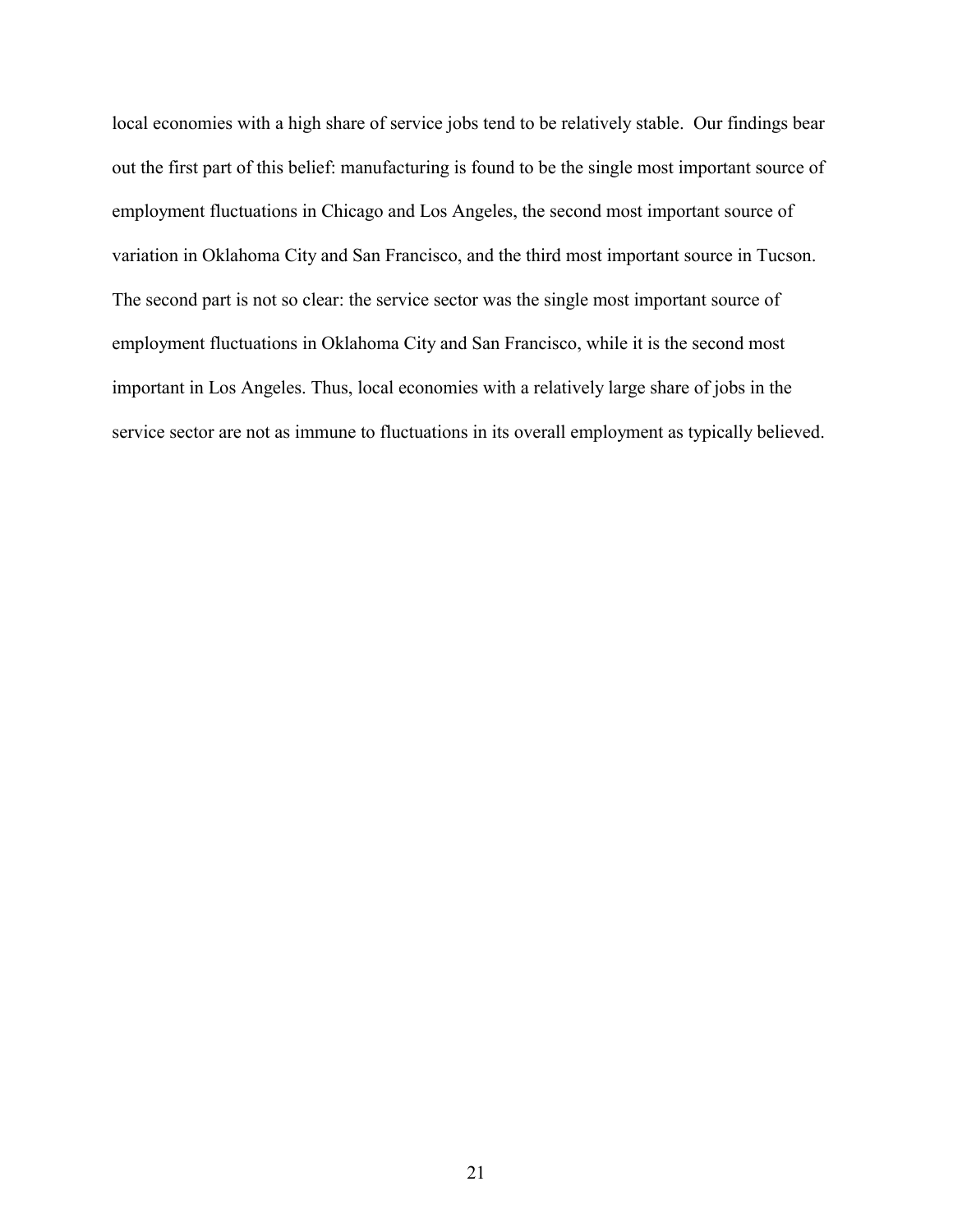#### **References**

- Abraham, Katherine G., and Katz, Lawrence. "Cyclical Unemployment: Sectoral Shifts or Aggregate Disturbances?" *Journal of Political Economy*, 94 (1986), pp. 507-22.
- Altonji, Joseph G., and Ham, John C. "Variation in Employment Growth in Canada: The Role of External, National, Regional, and Industrial Factors," *Journal of Labor Economics*, 8 (1990), pp. 198-236.
- Bayoumi, Tamin, and Prasad, Eswar. "Currency Unions, Economic Fluctuations, and Adjustments: Some New Empirical Evidence," *IMF Staff Papers*, 44 (1997), pp. 36-58.
- Bernanke, Ben S. "Alternative Explanations of the Money-Income Correlation," *Carnegie-Rochester Series on Public Policy*, 25 (1986), pp. 49-100.
- Caballero, Ricardo, Engel, Eduardo, and Haltiwanger, John. "Aggregate Employment Dynamics: Building from Microeconomic Evidence," Unpublished Manuscript (1994).
- Carlino, Gerald A., and DeFina, Robert F. "The Differential Regional Effects of Monetary Policy," *The Review of Economics and Statistics* 80 (1998), pp. 572-87.
- Clark, Todd E. "Employment Fluctuations in the U.S. Regions and Industries: The Roles of National, Region-Specific, and Industry-Specific Shocks," *Journal of Labor Economics*  16 (1998), pp. 202-29.
- Clark, Todd and Shin, Kwanho. "The Sources of Fluctuations Within and Across Countries," *Federal Reserve Bank of Kansas City Working Paper 98-04* (September 1998).
- Coulson, N. Edward. "Sectoral Sources of Metropolitan Growth," *Regional Science and Urban Economics*, 29, (1999), pp. 723-43.
- Davis, Steven. J., Loungani, Prakash, and Mahidhara, Ramamohan. "Regional Labor Fluctuations: Oil Shocks, Military Spending, and Other Driving Forces," Board of Governors of the Federal Reserve System, *International Finance Discussion Paper* No. 578 (1997).
- Davis, Steven. J., and Haltiwanger, John. "Gross Job Creation and Destruction: Microeconomic Evidence and Macroeconomic Implications," *NBER Macroeconomics Annual 1990*, (1990), pp. 123-68.
- Hooker, Mark, and Knetter, Michael M. "The Effects of Military Spending on Economic Activity: Evidence from State Procurement Spending," *Journal of Money, Credit, and Banking* 29 (1997), pp. 400-21.
- Horvath, Michael T.K., and Verbrugge, Randal. "Shocks and Sectoral Interactions: An Empirical Investigation," mimeo (June 1996).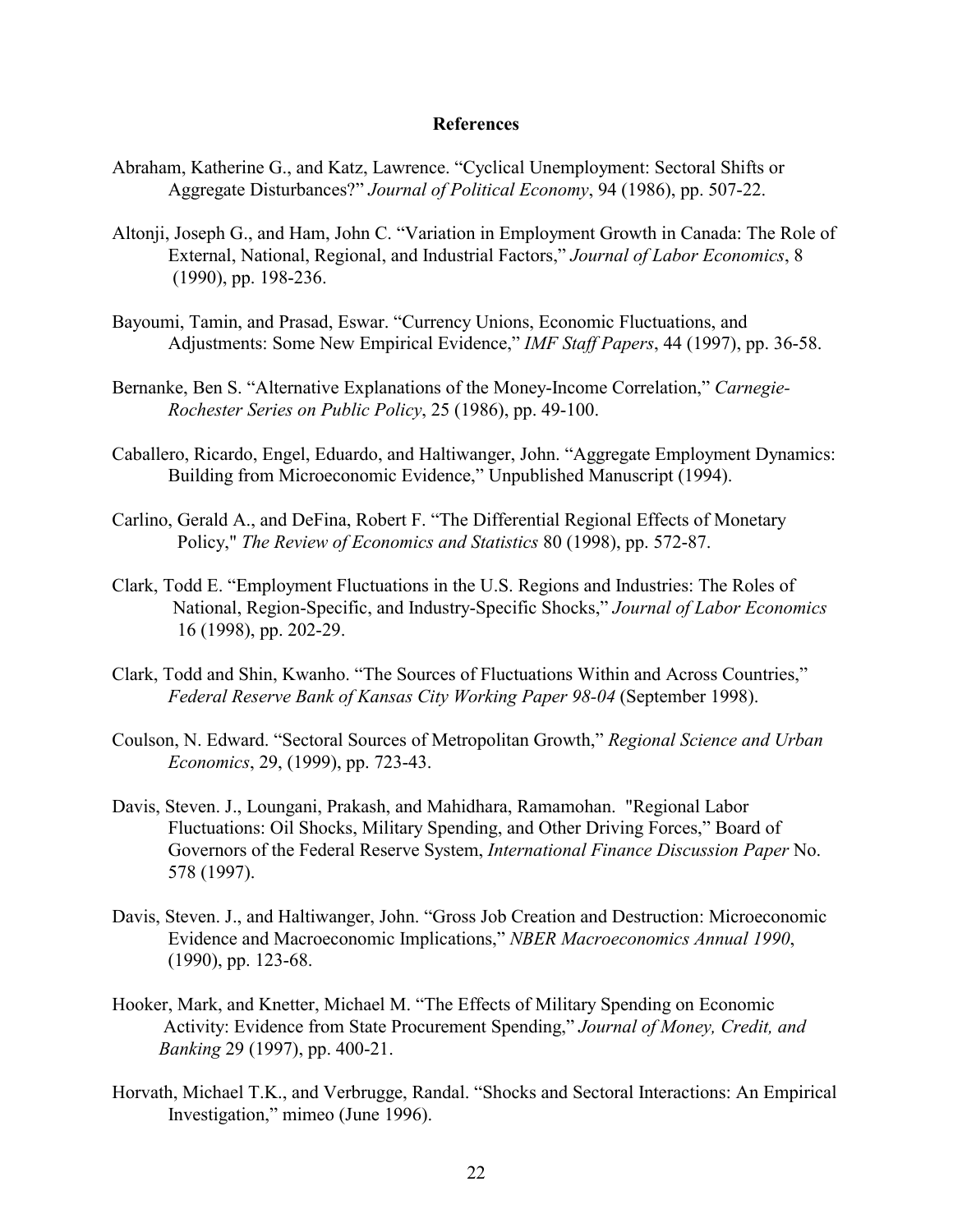- Lilien, David. "Sectoral Shifts and Cyclical Unemployment," *Journal of Political Economy* 90 (1982), pp. 777-93.
- Long, John B., and Plosser, Charles I. "Sectoral Versus Aggregate Shocks in the Business Cycle," *American Economic Review* 70 (1987), pp. 333-36.
- Norrbin, Stefan C., and Schlagenhauf, Don E. "The Role of International Factors in the Business Cycle," *Journal of International Economics*, 40 (1988), pp. 84-104.
- Prasad, Eswar, and Thomas, Alun. "A Disaggregated Analysis of Employment Growth Fluctuations in Canada," *Atlantic Economic Journal* 26 (1998), pp. 274-87.
- Romer, Christina. "The Cyclical Behavior of Individual Production Series, 1889-1984," *Quarterly Journal of Economics*, 106 (1991), pp. 1-31.
- Runkle, David E. "Vector Autoregressions and Reality," *Journal of Business and Economic Statistics*, 5 (1987), pp. 437-42.
- Shea, John. "Comovement in Cities," *Carnegie-Rochester Conference Series on Public Policy*, 44 (1996), pp. 169-206.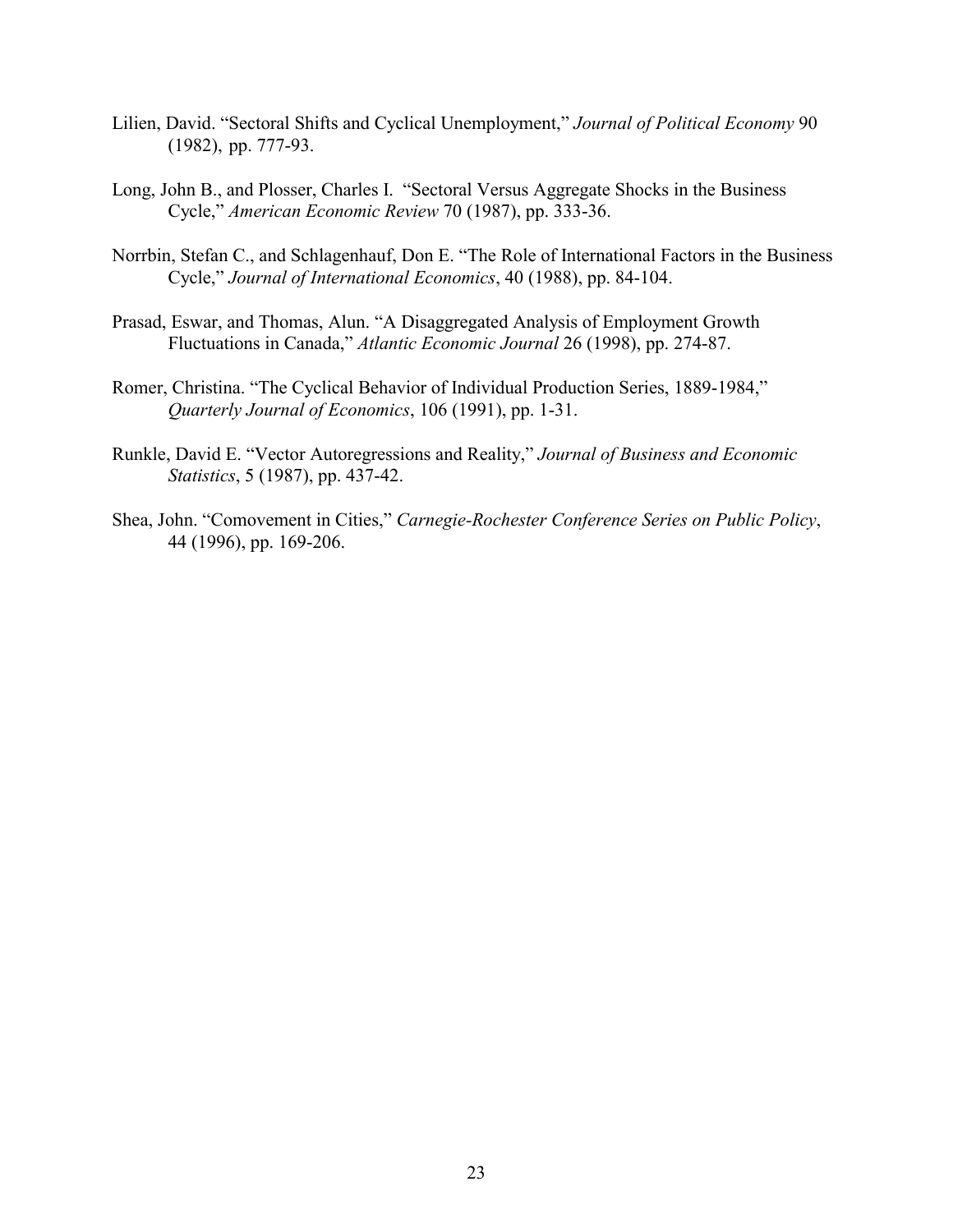|  |  |  | <b>Table 1: 1996 Input-Output Direct Requirements Matrix</b> |
|--|--|--|--------------------------------------------------------------|
|--|--|--|--------------------------------------------------------------|

(Standardized by total input amounts per unit of output)

| <b>Output</b><br><i>Input</i>                          | Const. | Mfg.   | TPU    | <b>Trade</b> | <b>FIRE</b> | <b>Services</b> | Govt.  |
|--------------------------------------------------------|--------|--------|--------|--------------|-------------|-----------------|--------|
| Construction                                           | 0.0009 | 0.0067 | 0.0355 | 0.0073       | 0.0311      | 0.0084          | 0.0210 |
| Manufacturing                                          | 0.3035 | 0.3590 | 0.0626 | 0.0466       | 0.0089      | 0.1016          | 0.0150 |
| Trans., Communications, and<br><b>Public Utilities</b> | 0.0258 | 0.0458 | 0.1595 | 0.0418       | 0.0220      | 0.0357          | 0.0177 |
| <b>Trade</b>                                           | 0.0840 | 0.0624 | 0.0162 | 0.0213       | 0.0022      | 0.0211          | 0.0024 |
| <b>FIRE</b>                                            | 0.0166 | 0.0170 | 0.0312 | 0.0652       | 0.1514      | 0.0703          | 0.0060 |
| <b>Services</b>                                        | 0.0964 | 0.0592 | 0.1083 | 0.1252       | 0.0725      | 0.1449          | 0.0094 |
| Government                                             | 0.0010 | 0.0012 | 0.0025 | 0.0065       | 0.0100      | 0.0068          | 0.0015 |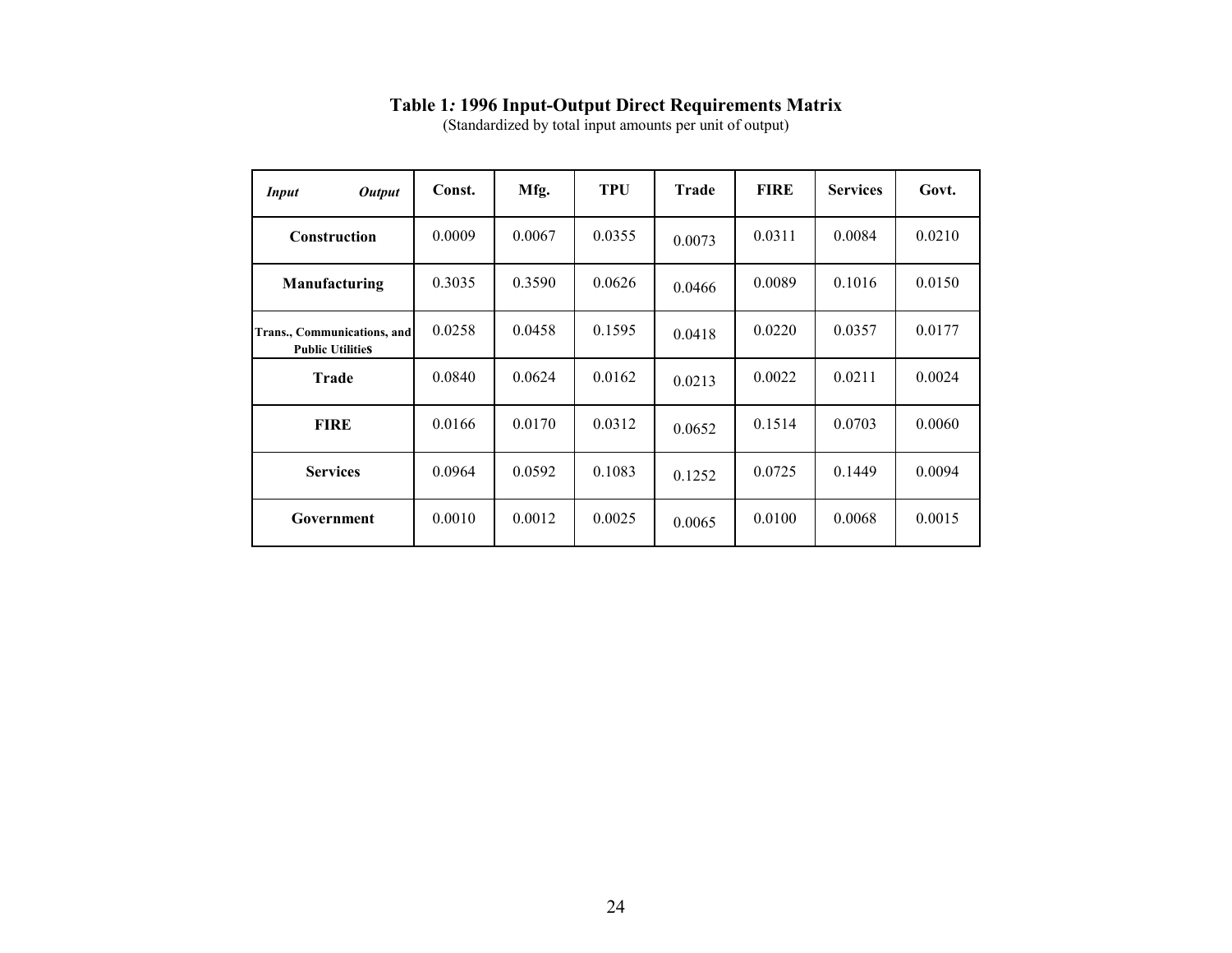## **Table 2: Industry Mix and Location Quotients by MSA**

|                 |                |                    | <b>OKLAHOMA</b> |                      |               |       |
|-----------------|----------------|--------------------|-----------------|----------------------|---------------|-------|
|                 | <b>CHICAGO</b> | <b>LOS ANGELES</b> | <b>CITY</b>     | <b>SAN FRANCISCO</b> | <b>TUCSON</b> | US.   |
|                 |                |                    |                 |                      |               |       |
| Government      | 0.116          | 0.132              | 0.244           | 0.187                | 0.232         | 0.153 |
| Mining          | 0.002          | 0.004              | 0.034           | 0.002                | 0.033         | 0.009 |
| Construction    | 0.040          | 0.039              | 0.051           | 0.050                | 0.079         | 0.046 |
| Manufacturing   | 0.272          | 0.267              | 0.123           | 0.151                | 0.112         | 0.223 |
| <b>TPU</b>      | 0.069          | 0.059              | 0.062           | 0.093                | 0.061         | 0.057 |
| Trade           | 0.226          | 0.224              | 0.244           | 0.225                | 0.224         | 0.281 |
| <b>FIRE</b>     | 0.068          | 0.058              | 0.060           | 0.80                 | 0.043         | 0.050 |
| <b>Services</b> | 0.207          | 0.217              | 0.181           | 0.213                | 0.217         | 0.180 |

#### **Industry Mix**

(Share of total MSA employment accounted for by each sector)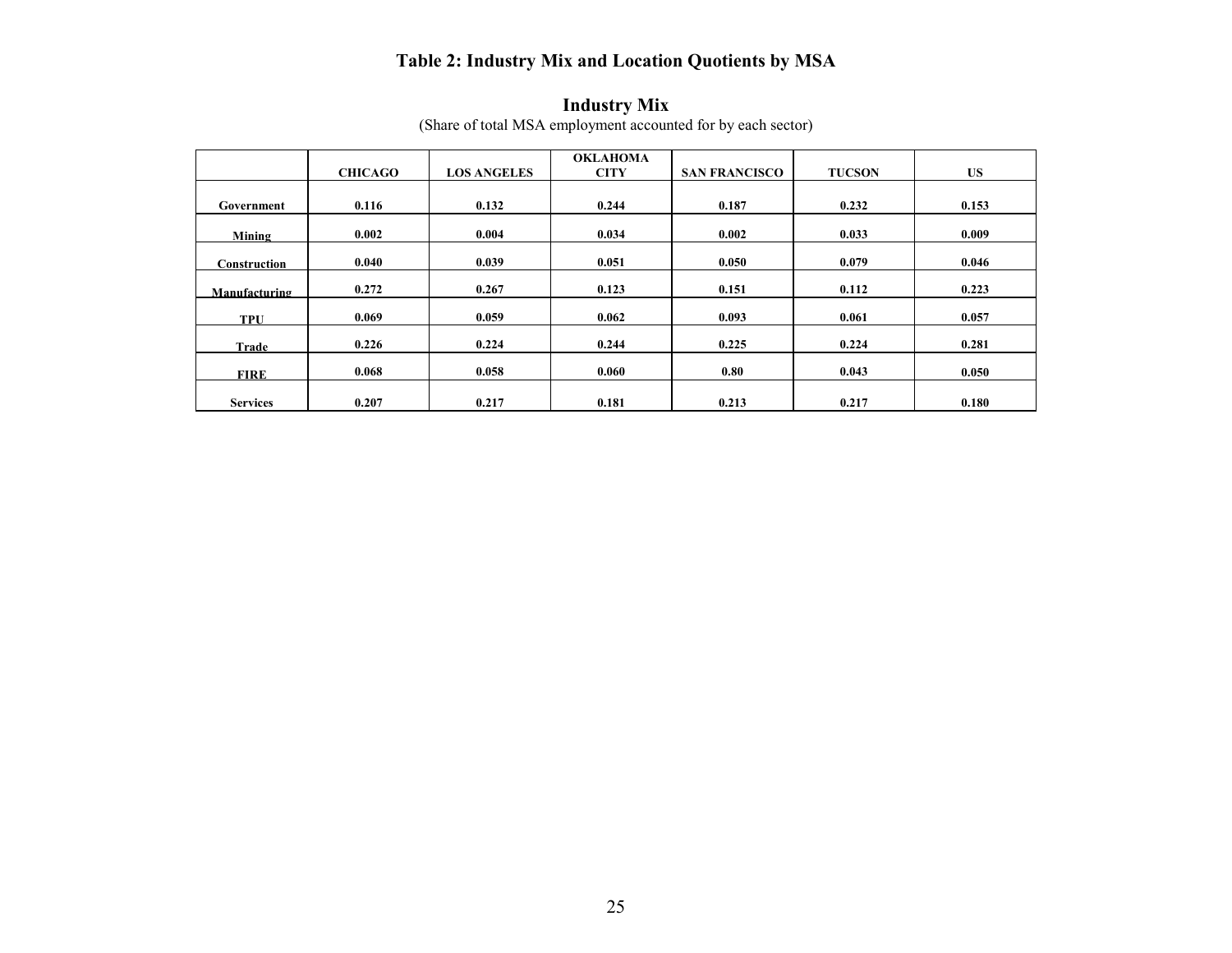#### **Table 3: Industry Contribution to MSA Forecast Error Variance**

(Fraction of total MSA error variance at indicated horizon)

|                                 | Chicago        |       | <b>Los Angeles</b> |       | <b>Oklahoma City</b> |       |              | <b>San Francisco</b> |       |       | <b>Tucson</b> |       |       |       |       |
|---------------------------------|----------------|-------|--------------------|-------|----------------------|-------|--------------|----------------------|-------|-------|---------------|-------|-------|-------|-------|
| Source of                       |                | 12    | 36                 |       | 12                   | 36    |              | 12                   | 36    |       | 12            | 36    |       | 12    | 36    |
| Variance                        | month          | month | month              | month | month                | month | month        | month                | month | month | month         | month | month | month | month |
| Government                      | 0.189          | 0.180 | 0.163              | 0.081 | 0.056                | 0.056 | 0.172        | 0.150                | 0.149 | 0.103 | 0.105         | 0.104 | 0.398 | 0.336 | 0.323 |
| Construction                    | 0.050          | 0.059 | 0.073              | 0.071 | 0.070                | 0.079 | 0.045        | 0.058                | 0.065 | 0.174 | 0.146         | 0.146 | 0.146 | 0.171 | 0.168 |
| Manufacturing                   | 0.377          | 0.360 | 0.326              | 0.332 | 0.377                | 0.345 | 0.244        | 0.216                | 0.210 | 0.203 | 0.188         | 0.184 | 0.184 | 0.178 | 0.173 |
| Trans., Comm.,<br>and Utilities | 0.075          | 0.069 | 0.075              | 0.049 | 0.055                | 0.059 | 0.066        | 0.074                | 0.076 | 0.120 | 0.117         | 0.116 | 0.059 | 0.062 | 0.063 |
| Trade                           | 0.101          | 0.084 | 0.079              | 0.096 | 0.076                | 0.083 | 0.143        | 0.140                | 0.140 | 0.094 | 0.104         | 0.103 | 0.110 | 0.112 | 0.108 |
| <b>FIRE</b>                     | 0.016          | 0.036 | 0.064              | 0.026 | 0.054                | 0.059 | 0.038        | 0.048                | 0.048 | 0.016 | 0.022         | 0.026 | 0.014 | 0.024 | 0.024 |
| Services                        | 0.183          | 0.138 | 0.130              | 0.295 | 0.211                | 0.189 | 0.286        | 0.249                | 0.243 | 0.232 | 0.214         | 0.209 | 0.083 | 0.078 | 0.079 |
| 3-month T-bill                  | 0.010          | 0.065 | 0.079              | 0.006 | 0.047                | 0.066 | $\mathbf{0}$ | 0.025                | 0.026 | 0.011 | 0.038         | 0.043 | 0.005 | 0.015 | 0.019 |
| Productivity<br>Growth          | $\overline{0}$ | 0.010 | 0.011              | 0.043 | 0.054                | 0.064 | 0.006        | 0.040                | 0.043 | 0.048 | 0.067         | 0.068 | 0.003 | 0.025 | 0.044 |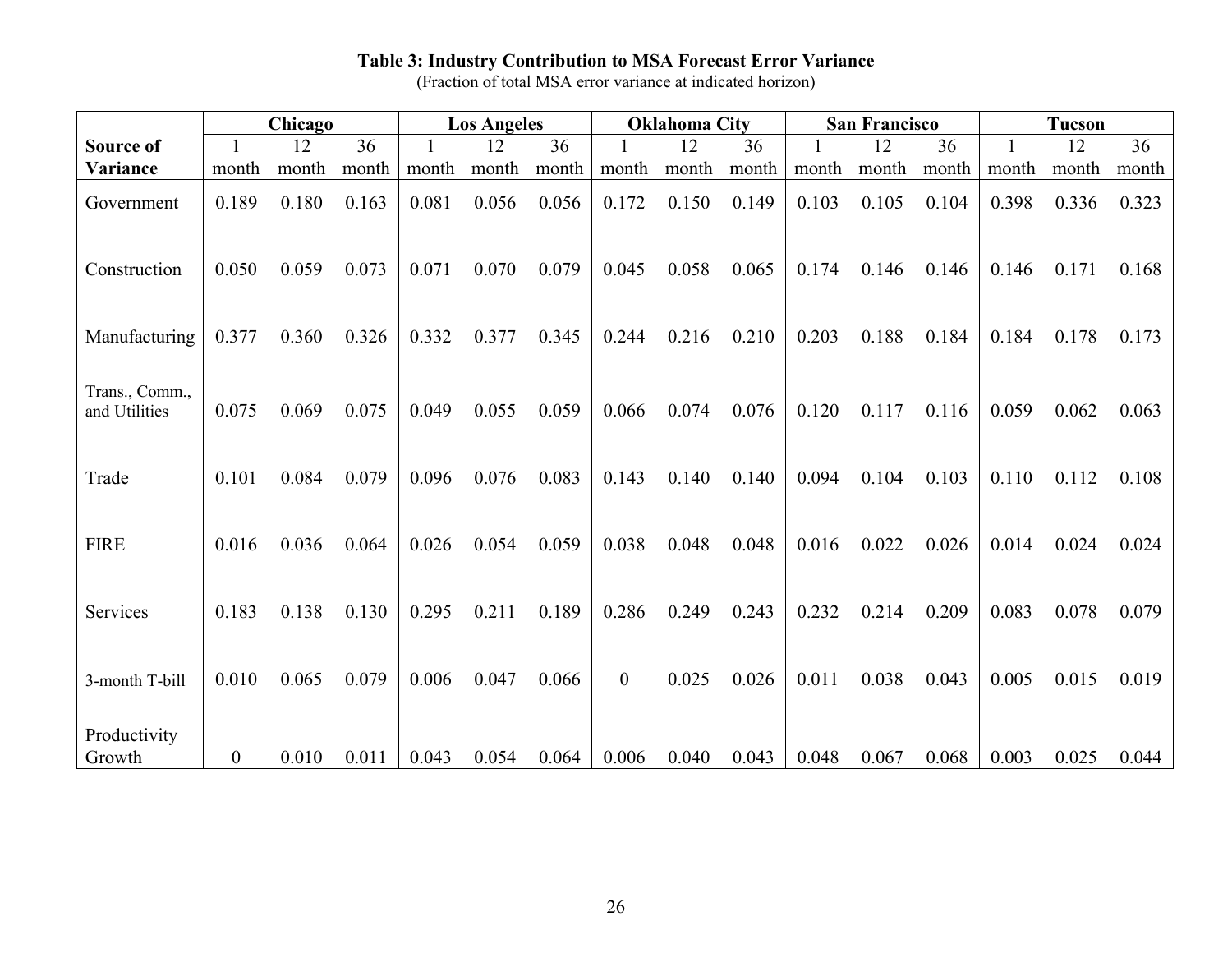### **Table 4: Sources of Sectoral Forecast Error Variance**

(Fraction of variance at the 36-month horizon)

| <b>Source</b>                   | Chicago |          |       |          | <b>Oklahoma City</b> |          | <b>Los Angeles</b> |          |       |          | San Francisco |  | <b>Tucson</b> |  |
|---------------------------------|---------|----------|-------|----------|----------------------|----------|--------------------|----------|-------|----------|---------------|--|---------------|--|
| <b>Sector</b>                   | Own     | National | Own   | National | Own                  | National | Own                | National | Own   | National |               |  |               |  |
| Government                      | 0.752   | 0.064    | 0.764 | 0.069    | 0.669                | 0.080    | 0.758              | 0.075    | 0.814 | 0.036    |               |  |               |  |
| Construction                    | 0.756   | 0.078    | 0.774 | 0.062    | 0.728                | 0.063    | 0.784              | 0.052    | 0.777 | 0.066    |               |  |               |  |
| Manufacturing                   | 0.654   | 0.112    | 0.669 | 0.146    | 0.812                | 0.081    | 0.711              | 0.134    | 0.785 | 0.052    |               |  |               |  |
| Trans., Comm.,<br>and Utilities | 0.724   | 0.067    | 0.775 | 0.046    | 0.819                | 0.022    | 0.823              | 0.040    | 0.838 | 0.032    |               |  |               |  |
| Trade                           | 0.622   | 0.069    | 0.599 | 0.070    | 0.650                | 0.046    | 0.585              | 0.112    | 0.724 | 0.068    |               |  |               |  |
| <b>FIRE</b>                     | 0.853   | 0.028    | 0.701 | 0.091    | 0.747                | 0.050    | 0.739              | 0.038    | 0.748 | 0.054    |               |  |               |  |
| Services                        | 0.773   | 0.043    | 0.761 | 0.079    | 0.769                | 0.079    | 0.787              | 0.067    | 0.790 | 0.047    |               |  |               |  |